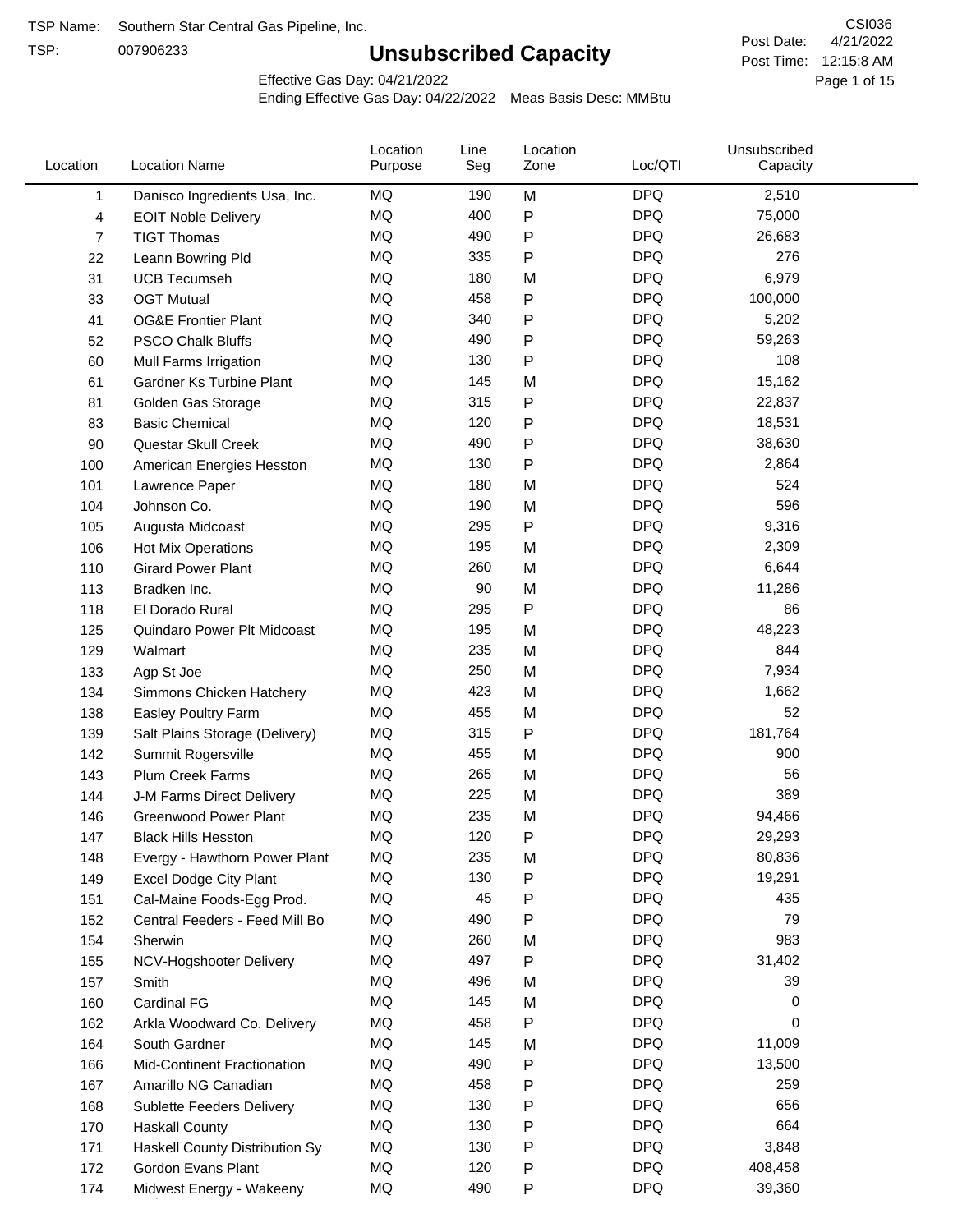TSP:

# **Unsubscribed Capacity**

4/21/2022 Page 2 of 15 Post Time: 12:15:8 AM CSI036 Post Date:

Effective Gas Day: 04/21/2022

| Location | <b>Location Name</b>                  | Location<br>Purpose | Line<br>Seg | Location<br>Zone | Loc/QTI    | Unsubscribed<br>Capacity |  |
|----------|---------------------------------------|---------------------|-------------|------------------|------------|--------------------------|--|
| 175      | <b>Industrial Park</b>                | MQ                  | 455         | M                | <b>DPQ</b> | 18,613                   |  |
| 176      | Uc Flint Oaks Hunt Club               | <b>MQ</b>           | 498         | M                | <b>DPQ</b> | 3                        |  |
| 178      | ONG-Enid                              | MQ                  | 405         | P                | <b>DPQ</b> | 6,050                    |  |
| 179      | ONG-SW Oklahoma City                  | MQ                  | 340         | P                | <b>DPQ</b> | 33,833                   |  |
| 180      | <b>Superior Carney</b>                | <b>MQ</b>           | 390         | P                | <b>DPQ</b> | 12,290                   |  |
| 181      | DCP NW Booster                        | <b>MQ</b>           | 390         | P                | <b>DPQ</b> | 3,761                    |  |
| 183      | <b>DCP West Edmond</b>                | MQ                  | 400         | P                | <b>DPQ</b> | 2,865                    |  |
| 184      | <b>Constellation NewEnergy -</b>      | MQ                  | 493         | M                | <b>DPQ</b> | 1,847                    |  |
| 185      | <b>Constellation NewEnergy -</b>      | MQ                  | 333         | P                | <b>DPQ</b> | 3,502                    |  |
| 186      | Dennis Langley                        | MQ                  | 190         | M                | <b>DPQ</b> | 239                      |  |
| 189      | Dogwood Energy Power Plant            | MQ                  | 235         | M                | <b>DPQ</b> | 118,246                  |  |
| 193      | <b>KGS Cessna Delivery</b>            | MQ                  | 120         | P                | <b>DPQ</b> | 5,410                    |  |
| 195      | <b>Black Hills Lyons</b>              | <b>MQ</b>           | 45          | P                | <b>DPQ</b> | 4,300                    |  |
| 197      | High Plains Ranch, LLC                | <b>MQ</b>           | 130         | P                | <b>DPQ</b> | 1,180                    |  |
| 198      | West Drumright                        | <b>MQ</b>           | 390         | P                | <b>DPQ</b> | 3,216                    |  |
| 202      | Evergy - West Gardner                 | <b>MQ</b>           | 145         | M                | <b>DPQ</b> | 96,401                   |  |
| 203      | <b>Black Hills- Southern Terminal</b> | <b>MQ</b>           | 333         | P                | <b>DPQ</b> | 65                       |  |
| 204      | Welch                                 | MQ                  | 225         | M                | <b>DPQ</b> | 290                      |  |
| 206      | Arma-Girard-Pittsburg                 | <b>MQ</b>           | 260         | M                | <b>DPQ</b> | 29,402                   |  |
| 207      | Cher-Scam-W. Min-Carona-              | MQ                  | 260         | M                | <b>DPQ</b> | 546                      |  |
| 208      | <b>KGST Alden Interconnect</b>        | <b>MQ</b>           | 490         | P                | <b>DPQ</b> | 25,000                   |  |
| 501      | Arkansas City                         | <b>MQ</b>           | 333         | M                | <b>DPQ</b> | 16,895                   |  |
| 510      | Clearwater                            | <b>MQ</b>           | 120         | P                | <b>DPQ</b> | 492                      |  |
| 512      | <b>Conway Springs</b>                 | <b>MQ</b>           | 120         | P                | <b>DPQ</b> | 1,499                    |  |
| 525      | Harper                                | <b>MQ</b>           | 120         | P                | <b>DPQ</b> | 7,336                    |  |
| 530      | Kiowa                                 | <b>MQ</b>           | 315         | P                | <b>DPQ</b> | 1,217                    |  |
| 540      | Oxford                                | <b>MQ</b>           | 333         | P                | <b>DPQ</b> | 6,335                    |  |
| 590      | Wellington                            | <b>MQ</b>           | 333         | P                | <b>DPQ</b> | 14,713                   |  |
| 610      | <b>Ks Prd Domestics</b>               | <b>MQ</b>           | 120         | P                | <b>DPQ</b> | 82                       |  |
| 620      | Ok Prd Domestics                      | <b>MQ</b>           | 400         | P                | <b>DPQ</b> | 45                       |  |
| 710      | <b>Ks Mkt Domestics</b>               | <b>MQ</b>           | 90          | M                | <b>DPQ</b> | 961                      |  |
| 720      | Ok Mkt Domestics                      | MQ                  | 225         | M                | <b>DPQ</b> | 44                       |  |
| 730      | Mo Mkt Domestics                      | MQ                  | 455         | M                | <b>DPQ</b> | 8                        |  |
| 904      | Arnett                                | MQ                  | 458         | P                | <b>DPQ</b> | 1,069                    |  |
| 912      | Capron                                | <b>MQ</b>           | 315         | P                | <b>DPQ</b> | 110                      |  |
| 1103     | Olathe, KS                            | MQ                  | 190         | M                | <b>DPQ</b> | 92                       |  |
| 2008     | Barnsdall                             | MQ                  | 357         | Ρ                | <b>DPQ</b> | 839                      |  |
| 2009     | Bartlesville & Dewey                  | MQ                  | 357         | P                | <b>DPQ</b> | 47,112                   |  |
| 2016     | Delaware                              | MQ                  | 497         | P                | <b>DPQ</b> | 224                      |  |
| 2056     | Nowata                                | MQ                  | 497         | Ρ                | <b>DPQ</b> | 7,113                    |  |
| 2064     | Pawhuska                              | MQ                  | 334         | Ρ                | <b>DPQ</b> | 7,755                    |  |
| 2101     | Vinita                                | MQ                  | 225         | M                | <b>DPQ</b> | 7,655                    |  |
| 3504     | Alden                                 | MQ                  | 490         | Ρ                | <b>DPQ</b> | 185                      |  |
| 3508     | Barnard                               | MQ                  | 265         | M                | <b>DPQ</b> | 157                      |  |
| 3512     | Chase                                 | <b>MQ</b>           | 45          | P                | <b>DPQ</b> | 340                      |  |
| 3520     | Ellsworth                             | MQ                  | 265         | M                | <b>DPQ</b> | 1,692                    |  |
| 3524     | Frederick                             | MQ                  | 265         | M                | <b>DPQ</b> | 60                       |  |
| 3528     | Geneseo                               | MQ                  | 265         | M                | <b>DPQ</b> | 712                      |  |
| 3544     | Kanopolis                             | $\sf{MQ}$           | 265         | M                | <b>DPQ</b> | 457                      |  |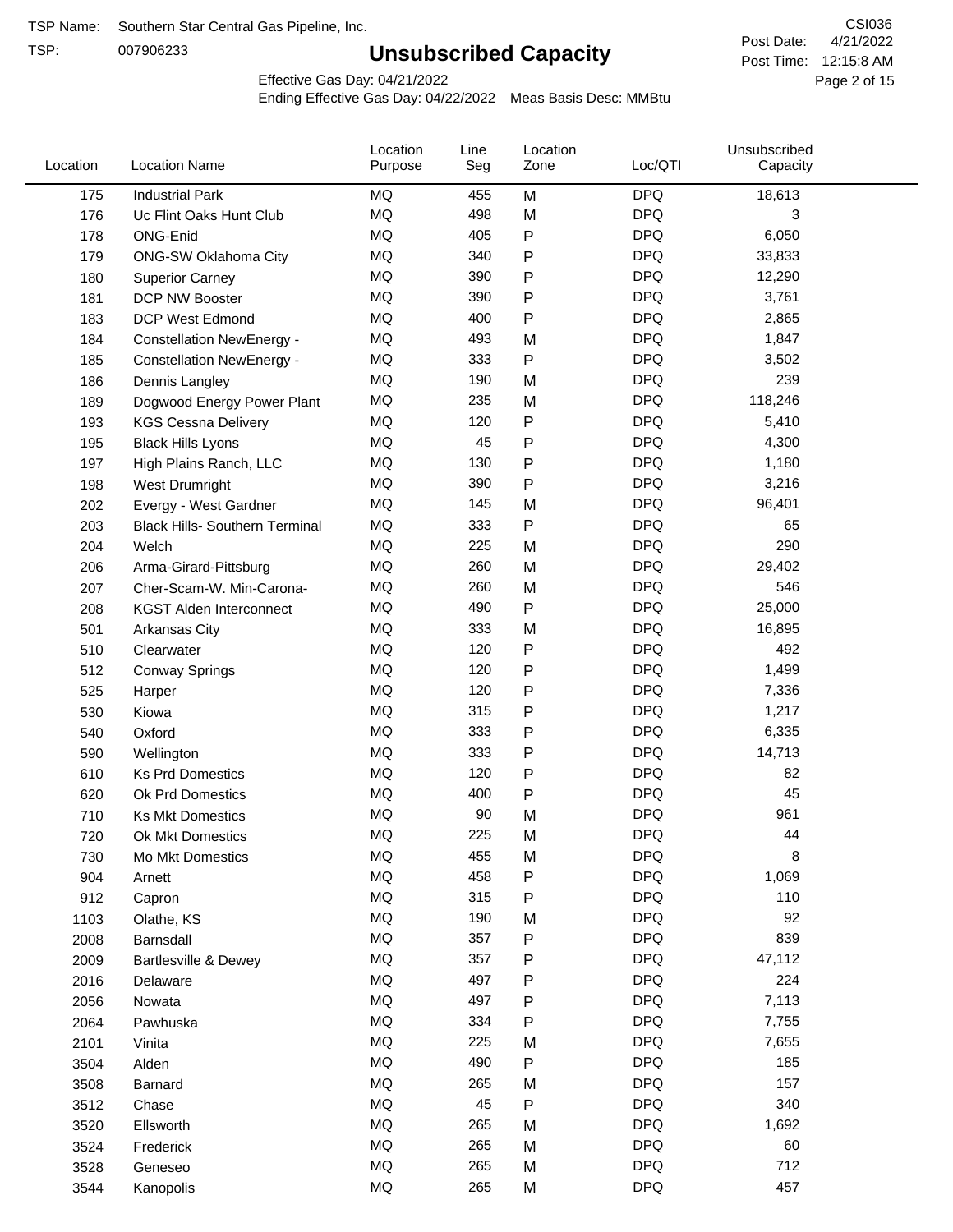TSP:

# **Unsubscribed Capacity**

4/21/2022 Page 3 of 15 Post Time: 12:15:8 AM CSI036 Post Date:

Unsubscribed

Effective Gas Day: 04/21/2022

Location

Ending Effective Gas Day: 04/22/2022 Meas Basis Desc: MMBtu

Line

Location

| Location | <b>Location Name</b>      | Purpose        | Seg | Zone | Loc/QTI    | Capacity |  |
|----------|---------------------------|----------------|-----|------|------------|----------|--|
| 3548     | Lincoln                   | <b>MQ</b>      | 265 | M    | <b>DPQ</b> | 4,528    |  |
| 3551     | Lucas                     | <b>MQ</b>      | 265 | M    | <b>DPQ</b> | 711      |  |
| 3553     | Luray                     | <b>MQ</b>      | 265 | M    | <b>DPQ</b> | 77       |  |
| 3555     | Minneapolis               | <b>MQ</b>      | 265 | M    | <b>DPQ</b> | 1,424    |  |
| 3572     | Raymond                   | MQ             | 490 | P    | <b>DPQ</b> | 75       |  |
| 3576     | Sylvan Grove              | <b>MQ</b>      | 265 | M    | <b>DPQ</b> | 134      |  |
| 3588     | Vesper                    | <b>MQ</b>      | 265 | M    | <b>DPQ</b> | 42       |  |
| 3608     | <b>Beloit</b>             | <b>MQ</b>      | 265 | M    | <b>DPQ</b> | 12,605   |  |
| 3610     | <b>Burr Oak</b>           | <b>MQ</b>      | 265 | M    | <b>DPQ</b> | 168      |  |
| 3612     | Cawker City               | <b>MQ</b>      | 265 | M    | <b>DPQ</b> | 625      |  |
| 3616     | Downs                     | <b>MQ</b>      | 265 | M    | <b>DPQ</b> | 382      |  |
| 3620     | Esbon                     | <b>MQ</b>      | 265 | M    | <b>DPQ</b> | 63       |  |
| 3624     | Formosa                   | <b>MQ</b>      | 265 | M    | <b>DPQ</b> | 120      |  |
| 3628     | Glen Elder                | <b>MQ</b>      | 265 | M    | <b>DPQ</b> | 125      |  |
| 3640     | Jewell                    | <b>MQ</b>      | 265 | M    | <b>DPQ</b> | 66       |  |
| 3648     | Lebanon                   | <b>MQ</b>      | 265 | M    | <b>DPQ</b> | 178      |  |
| 3652     | Mankato                   | <b>MQ</b>      | 265 | M    | <b>DPQ</b> | 1,807    |  |
| 3654     | Montrose                  | MQ             | 265 | M    | <b>DPQ</b> | 192      |  |
| 3660     | Osborne                   | MQ             | 265 | M    | <b>DPQ</b> | 4,776    |  |
| 3676     | Smith Center              | <b>MQ</b>      | 265 | M    | <b>DPQ</b> | 1,401    |  |
| 4812     | Carthage, Jasper, & Lamar | <b>MQ</b>      | 450 | M    | <b>DPQ</b> | 5,570    |  |
| 5002     | East Liberty Receipt      | M <sub>2</sub> | 260 | M    | <b>RPQ</b> | 42,602   |  |
| 6565     | Murray Gil Plant          | <b>MQ</b>      | 120 | P    | <b>DPQ</b> | 166,038  |  |
| 6704     | Atlanta                   | MQ             | 333 | M    | <b>DPQ</b> | 107      |  |
| 6706     | Augusta & Leon            | <b>MQ</b>      | 295 | P    | <b>DPQ</b> | 46,347   |  |
| 6712     | Benton                    | MQ             | 300 | M    | <b>DPQ</b> | 22       |  |
| 6714     | <b>Burden</b>             | MQ             | 333 | M    | <b>DPQ</b> | 137      |  |
| 6716     | Cambridge                 | MQ             | 333 | M    | <b>DPQ</b> | 83       |  |
| 6720     | Dexter                    | <b>MQ</b>      | 333 | M    | <b>DPQ</b> | 128      |  |
| 6722     | Douglas                   | <b>MQ</b>      | 295 | P    | <b>DPQ</b> | 4,069    |  |
| 6724     | El Dorado                 | <b>MQ</b>      | 300 | M    | <b>DPQ</b> | 14,336   |  |
| 6764     | Potwin                    | <b>MQ</b>      | 300 | M    | <b>DPQ</b> | 125      |  |
| 6780     | Towanda                   | <b>MQ</b>      | 300 | M    | <b>DPQ</b> | 6        |  |
| 6828     | Grenola                   | MQ             | 333 | M    | <b>DPQ</b> | 127      |  |
| 6852     | Madison                   | <b>MQ</b>      | 140 | M    | <b>DPQ</b> | 379      |  |
| 6860     | Olpe                      | <b>MQ</b>      | 140 | M    | <b>DPQ</b> | 129      |  |
| 7158     | <b>OFS Maysville</b>      | M <sub>2</sub> | 385 | P    | <b>RPQ</b> | 2,486    |  |
| 9012     | Circleville               | MQ             | 90  | M    | <b>DPQ</b> | 133      |  |
| 9020     | Everest                   | MQ             | 90  | M    | <b>DPQ</b> | 167      |  |
| 9024     | Fairview                  | MQ             | 90  | M    | <b>DPQ</b> | 171      |  |
| 9026     | <b>Falls City</b>         | MQ             | 90  | M    | <b>DPQ</b> | 12,490   |  |
| 9032     | Hamlin                    | MQ             | 90  | M    | <b>DPQ</b> | 50       |  |
| 9034     | Hiawatha                  | MQ             | 90  | M    | <b>DPQ</b> | 2,895    |  |
| 9036     | Holton                    | <b>MQ</b>      | 90  | M    | <b>DPQ</b> | 4,675    |  |
| 9038     | Horton                    | <b>MQ</b>      | 90  | M    | <b>DPQ</b> | 1,821    |  |
| 9040     | Huron                     | MQ             | 90  | M    | <b>DPQ</b> | 30       |  |
| 9042     | Highland & Robinson       | MQ             | 90  | M    | <b>DPQ</b> | 844      |  |
| 9052     | Morrill                   | MQ             | 90  | M    | <b>DPQ</b> | 228      |  |
| 9054     | Muscotah                  | MQ             | 90  | M    | <b>DPQ</b> | 612      |  |
|          |                           |                |     |      |            |          |  |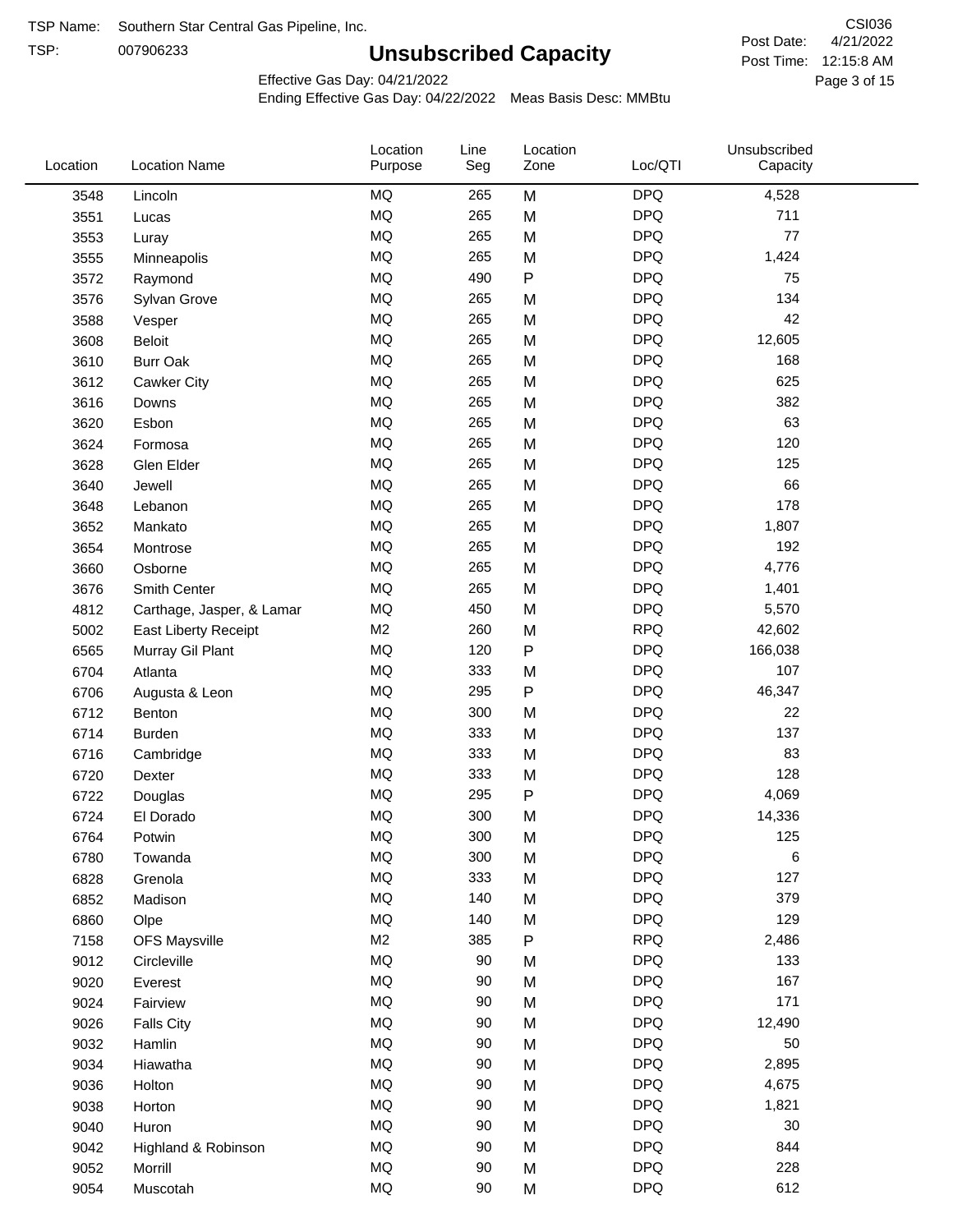TSP:

# **Unsubscribed Capacity**

4/21/2022 Page 4 of 15 Post Time: 12:15:8 AM CSI036 Post Date:

Effective Gas Day: 04/21/2022

| Location | <b>Location Name</b>            | Location<br>Purpose | Line<br>Seg | Location<br>Zone | Loc/QTI    | Unsubscribed<br>Capacity |  |
|----------|---------------------------------|---------------------|-------------|------------------|------------|--------------------------|--|
| 9057     | Netawaka                        | MQ                  | 90          | M                | <b>DPQ</b> | 48                       |  |
| 9059     | Nortonville & Winchester        | MQ                  | 180         | M                | <b>DPQ</b> | 12                       |  |
| 9064     | Oskaloosa                       | MQ                  | 180         | M                | <b>DPQ</b> | 177                      |  |
| 9066     | Ozawkie                         | MQ                  | 180         | M                | <b>DPQ</b> | 231                      |  |
| 9075     | Reserve                         | MQ                  | 90          | M                | <b>DPQ</b> | 72                       |  |
| 9079     | Sabetha                         | <b>MQ</b>           | 90          | M                | <b>DPQ</b> | 11,276                   |  |
| 9091     | <b>Valley Falls</b>             | MQ                  | 180         | M                | <b>DPQ</b> | 1,271                    |  |
| 9093     | Wathena, Elwood & Troy          | MQ                  | 250         | M                | <b>DPQ</b> | 6,996                    |  |
| 9095     | Whiting                         | MQ                  | 90          | M                | <b>DPQ</b> | 40                       |  |
| 9097     | Willis                          | MQ                  | 90          | M                | <b>DPQ</b> | 208                      |  |
| 9657     | South Glavin, KS TB             | MQ                  | 145         | M                | <b>DPQ</b> | 36,000                   |  |
| 9835     | Hutchinson                      | MQ                  | 490         | P                | <b>DPQ</b> | 279                      |  |
| 10731    | Chelin Pld                      | M <sub>2</sub>      | 315         | P                | <b>RPQ</b> | 12,086                   |  |
| 10847    | Olathe, KS East TB              | MQ                  | 145         | M                | <b>DPQ</b> | 1,000                    |  |
| 10997    | EGT Jane - Receipt              | M <sub>2</sub>      | 423         | M                | <b>RPQ</b> | 146,982                  |  |
| 11138    | Anr Brown Emergency             | M <sub>2</sub>      | 90          | M                | <b>RPQ</b> | 23,860                   |  |
| 11377    | Transwestern Canadian - Rec.    | M <sub>2</sub>      | 458         | P                | <b>RPQ</b> | 56,705                   |  |
| 11435    | <b>OkTex Marsh Interconnect</b> | M <sub>2</sub>      | 458         | P                | <b>RPQ</b> | 47,447                   |  |
| 11704    | Alba-Purcell-Neck City          | MQ                  | 450         | M                | <b>DPQ</b> | 77                       |  |
| 11709    | Carl Junction                   | MQ                  | 260         | M                | <b>DPQ</b> | 3,766                    |  |
| 11712    | Carterville                     | MQ                  | 450         | M                | <b>DPQ</b> | 6,134                    |  |
| 11716    | Duenweg                         | MQ                  | 450         | M                | <b>DPQ</b> | 1,984                    |  |
| 11740    | Joplin-Galloway                 | MQ                  | 450         | M                | <b>DPQ</b> | 44,900                   |  |
| 11772    | <b>Reddings Mill</b>            | MQ                  | 225         | M                | <b>DPQ</b> | 370                      |  |
| 11776    | Saginaw                         | MQ                  | 450         | M                | <b>DPQ</b> | 82                       |  |
| 11778    | Smithfield                      | MQ                  | 260         | M                | <b>DPQ</b> | 50                       |  |
| 11779    | <b>Stones Corner</b>            | MQ                  | 450         | M                | <b>DPQ</b> | 67                       |  |
| 11792    | Webb City                       | MQ                  | 450         | M                | <b>DPQ</b> | 3,052                    |  |
| 12723    | DCP - Kingfisher                | M <sub>2</sub>      | 400         | P                | <b>RPQ</b> | 12,876                   |  |
| 12782    | Herndon Pld                     | M <sub>2</sub>      | 333         | M                | <b>RPQ</b> | 2,822                    |  |
| 13011    | <b>OGT Mutual</b>               | M <sub>2</sub>      | 458         | P                | <b>RPQ</b> | 102,797                  |  |
| 13144    | Own Resources - Waverly         | M <sub>2</sub>      | 490         | P                | <b>RPQ</b> | 29,475                   |  |
| 13194    | <b>Superior Carney Plant</b>    | M <sub>2</sub>      | 390         | P                | <b>RPQ</b> | 36,616                   |  |
| 13565    | St. Francis                     | M <sub>2</sub>      | 490         | P                | <b>RPQ</b> | 17,798                   |  |
| 13604    | Olathe, KS Naval Base TB        | MQ                  | 190         | M                | <b>DPQ</b> | 4,000                    |  |
| 13644    | Kansas City, Kansas             | MQ                  | 115         | M                | <b>DPQ</b> | 170,108                  |  |
| 13735    | State Line Pld                  | M <sub>2</sub>      | 490         | P                | <b>RPQ</b> | 15,750                   |  |
| 13745    | Kansas City, MO                 | MQ                  | 195         | M                | <b>DPQ</b> | 165,756                  |  |
| 13746    | Grain Valley & Lake Lotawana    | MQ                  | 235         | M                | <b>DPQ</b> | 193,050                  |  |
| 13747    | Kentucky Avenue                 | MQ                  | 235         | M                | <b>DPQ</b> | 60,000                   |  |
| 13748    | 47th & 71st & Stateline         | MQ                  | 115         | M                | <b>DPQ</b> | 267,453                  |  |
| 13906    | Bonny Reservoir Pld             | M <sub>2</sub>      | 490         | P                | <b>RPQ</b> | 44,606                   |  |
| 14027    | Mullendore Pld                  | M <sub>2</sub>      | 335         | P                | <b>RPQ</b> | 6,646                    |  |
| 14155    | Chase County Pld                | M <sub>2</sub>      | 140         | M                | <b>RPQ</b> | 3,841                    |  |
| 14377    | DCP Mustang Plt                 | M <sub>2</sub>      | 340         | P                | <b>RPQ</b> | 11,744                   |  |
| 14391    | <b>REP - North Williams</b>     | M <sub>2</sub>      | 495         | M                | <b>RPQ</b> | 32,434                   |  |
| 14513    | <b>Cimarron Pipeline</b>        | M <sub>2</sub>      | 315         | P                | <b>RPQ</b> | 9,761                    |  |
| 14872    | Own Resources - Wray            | M <sub>2</sub>      | 490         | Ρ                | <b>RPQ</b> | 16,513                   |  |
| 14965    | CIG Riner                       | M <sub>2</sub>      | 490         | P                | <b>RPQ</b> | 51,538                   |  |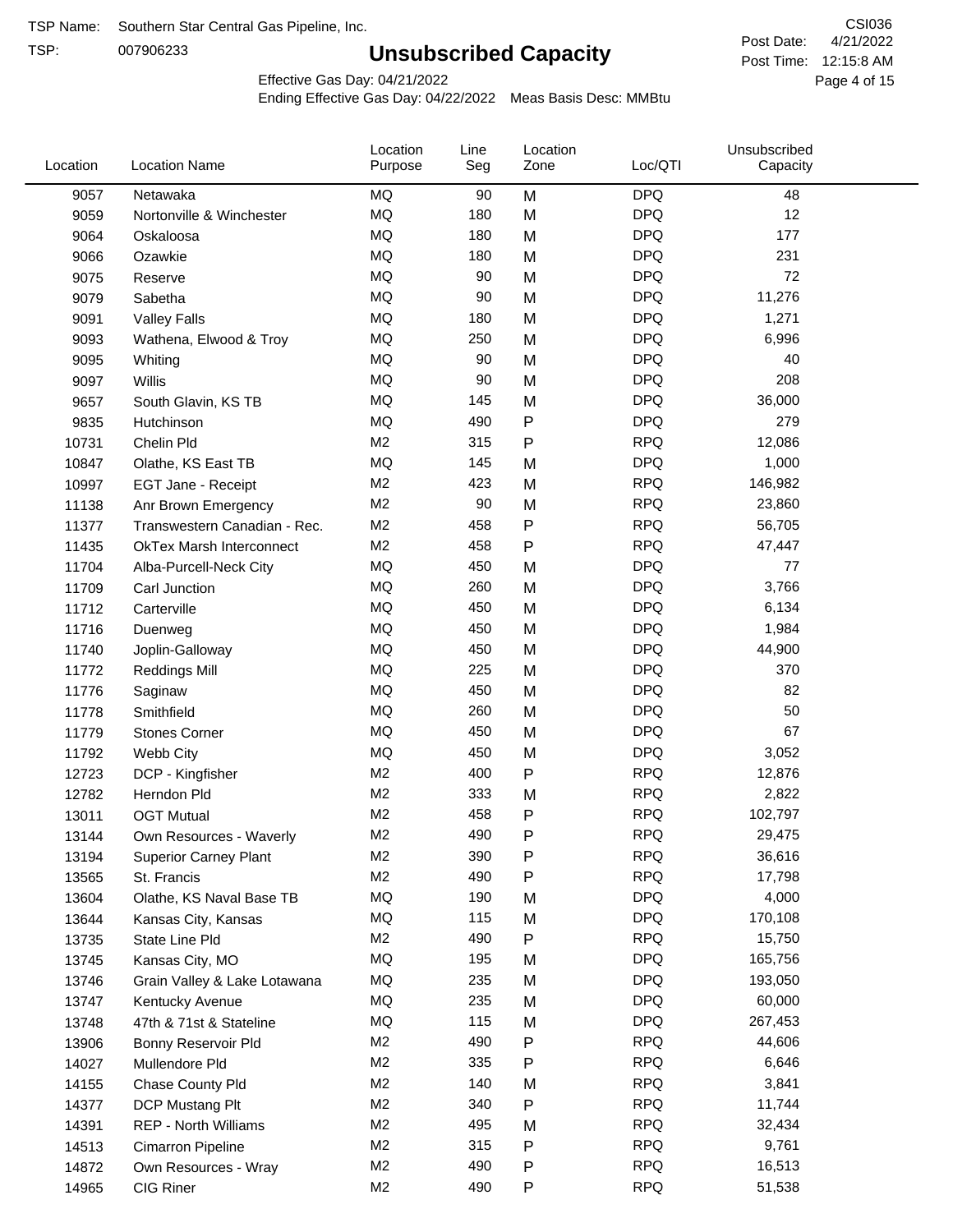TSP:

# **Unsubscribed Capacity**

4/21/2022 Page 5 of 15 Post Time: 12:15:8 AM CSI036 Post Date:

Effective Gas Day: 04/21/2022

| Location | <b>Location Name</b>               | Location<br>Purpose | Line<br>Seg | Location<br>Zone | Loc/QTI    | Unsubscribed<br>Capacity |  |
|----------|------------------------------------|---------------------|-------------|------------------|------------|--------------------------|--|
| 14971    | <b>KGST Ark River</b>              | M <sub>2</sub>      | 130         | P                | <b>RPQ</b> | 56,934                   |  |
| 15011    | <b>EOIT Noble</b>                  | M <sub>2</sub>      | 400         | P                | <b>RPQ</b> | 46,050                   |  |
| 15012    | Cleveland Mo                       | <b>MQ</b>           | 235         | M                | <b>DPQ</b> | 26                       |  |
| 15020    | East Lynne & Garden City           | MQ                  | 235         | M                | <b>DPQ</b> | 830                      |  |
| 15024    | Freeman                            | <b>MQ</b>           | 235         | M                | <b>DPQ</b> | 76                       |  |
| 15032    | Holden                             | <b>MQ</b>           | 235         | M                | <b>DPQ</b> | 4,017                    |  |
| 15044    | Kingsville                         | <b>MQ</b>           | 235         | M                | <b>DPQ</b> | 41                       |  |
| 15050    | Lone Jack                          | MQ                  | 235         | M                | <b>DPQ</b> | 288                      |  |
| 15064    | Peculiar                           | <b>MQ</b>           | 235         | M                | <b>DPQ</b> | 2,265                    |  |
| 15066    | Pleasant Hill                      | MQ                  | 235         | M                | <b>DPQ</b> | 4,776                    |  |
| 15117    | Hulah                              | M <sub>2</sub>      | 335         | P                | <b>RPQ</b> | 2,730                    |  |
| 15142    | <b>EOIT McClain</b>                | M <sub>2</sub>      | 385         | P                | <b>RPQ</b> | 91,338                   |  |
| 15216    | Dearborn MO                        | MQ                  | 250         | M                | <b>DPQ</b> | 1,372                    |  |
| 15223    | Nimrod                             | M <sub>2</sub>      | 340         | P                | <b>RPQ</b> | 23,446                   |  |
| 15236    | Questar Skull Creek                | M <sub>2</sub>      | 490         | P                | <b>RPQ</b> | 49,874                   |  |
| 15253    | DCP - Cimarron Plant               | M <sub>2</sub>      | 458         | P                | <b>RPQ</b> | 117,425                  |  |
| 15256    | New Market & Trimble               | <b>MQ</b>           | 250         | M                | <b>DPQ</b> | 92                       |  |
| 15266    | <b>CIG Floris</b>                  | M <sub>2</sub>      | 315         | P                | <b>RPQ</b> | 81,012                   |  |
| 15300    | <b>OFS Stateline</b>               | M <sub>2</sub>      | 458         | P                | <b>RPQ</b> | 48,284                   |  |
| 15343    | St. Francis Pld                    | M <sub>2</sub>      | 490         | P                | <b>RPQ</b> | 13,960                   |  |
| 15405    | Golden Gas Pld                     | M <sub>2</sub>      | 315         | P                | <b>RPQ</b> | 25,274                   |  |
| 15430    | Velma Gas Plant                    | M <sub>2</sub>      | 385         | P                | <b>RPQ</b> | 53,846                   |  |
| 15433    | Scout - Satanta                    | M <sub>2</sub>      | 130         | P                | <b>RPQ</b> | 185,442                  |  |
| 15857    | DCP - Sholem                       | M <sub>2</sub>      | 385         | P                | <b>RPQ</b> | 2,182                    |  |
| 15907    | Cowley Gas Systems, LLC            | M <sub>2</sub>      | 333         | M                | <b>RPQ</b> | 3,084                    |  |
| 16013    | South Olathe TB                    | MQ                  | 145         | M                | <b>DPQ</b> | 24,000                   |  |
| 16289    | Scout - Jayhawk                    | M <sub>2</sub>      | 130         | P                | <b>RPQ</b> | 125,886                  |  |
| 16294    | Wamsutter - Echo Springs           | M <sub>2</sub>      | 490         | P                | <b>RPQ</b> | 223,278                  |  |
| 16376    | Salt Plains Storage                | M <sub>2</sub>      | 315         | P                | <b>RPQ</b> | 225,257                  |  |
| 16453    | <b>ETC Texas Pipeline Beaver</b>   | M <sub>2</sub>      | 315         | P                | <b>RPQ</b> | 86,510                   |  |
| 16478    | Envirotek Fuel Systems Inc         | M <sub>2</sub>      | 497         | P                | <b>RPQ</b> | 4,818                    |  |
| 16508    | Blue Jacket                        | <b>MQ</b>           | 225         | M                | <b>DPQ</b> | 81                       |  |
| 16516    | Commerce                           | MQ                  | 225         | M                | <b>DPQ</b> | 6,869                    |  |
| 16532    | Hockerville                        | <b>MQ</b>           | 225         | M                | <b>DPQ</b> | 219                      |  |
| 16534    | Quapaw                             | M <sub>2</sub>      | 225         | M                | <b>RPQ</b> | 29,362                   |  |
| 16552    | Miami                              | MQ                  | 225         | M                | <b>DPQ</b> | 28,664                   |  |
| 16562    | Republican                         | M <sub>2</sub>      | 490         | Ρ                | <b>RPQ</b> | 108,219                  |  |
| 16568    | Quapaw                             | MQ                  | 225         | M                | <b>DPQ</b> | 342                      |  |
| 16582    | EnergyVest - W Lenapah             | M <sub>2</sub>      | 225         | M                | <b>RPQ</b> | 17,625                   |  |
| 16583    | Cranor Tap                         | M <sub>2</sub>      | 497         | P                | <b>RPQ</b> | 6,060                    |  |
| 16584    | Oneok Westex Hemphill              | M2                  | 458         | Ρ                | <b>RPQ</b> | 54,887                   |  |
| 16592    | <b>TIGT Sugar Creek</b>            | M <sub>2</sub>      | 235         | M                | <b>RPQ</b> | 15,186                   |  |
| 16593    | <b>TIGT Glavin</b>                 | M <sub>2</sub>      | 190         | M                | <b>RPQ</b> | 113,678                  |  |
| 16604    | Osage Hills                        | M <sub>2</sub>      | 357         | Ρ                | <b>RPQ</b> | 10,303                   |  |
| 16620    | <b>ETC Texas Pipeline Canadian</b> | M <sub>2</sub>      | 458         | P                | <b>RPQ</b> | 39,194                   |  |
| 16621    | <b>ETC Texas Pipeline Hemphill</b> | M <sub>2</sub>      | 458         | Ρ                | <b>RPQ</b> | 61,340                   |  |
| 16667    | ECQ Pipeline - Powell              | M <sub>2</sub>      | 117         | M                | <b>RPQ</b> | 13,610                   |  |
| 16679    | Fox Plant                          | M <sub>2</sub>      | 385         | Ρ                | <b>RPQ</b> | 5,174                    |  |
| 16746    | Roxanna                            | M <sub>2</sub>      | 495         | M                | <b>RPQ</b> | 4,505                    |  |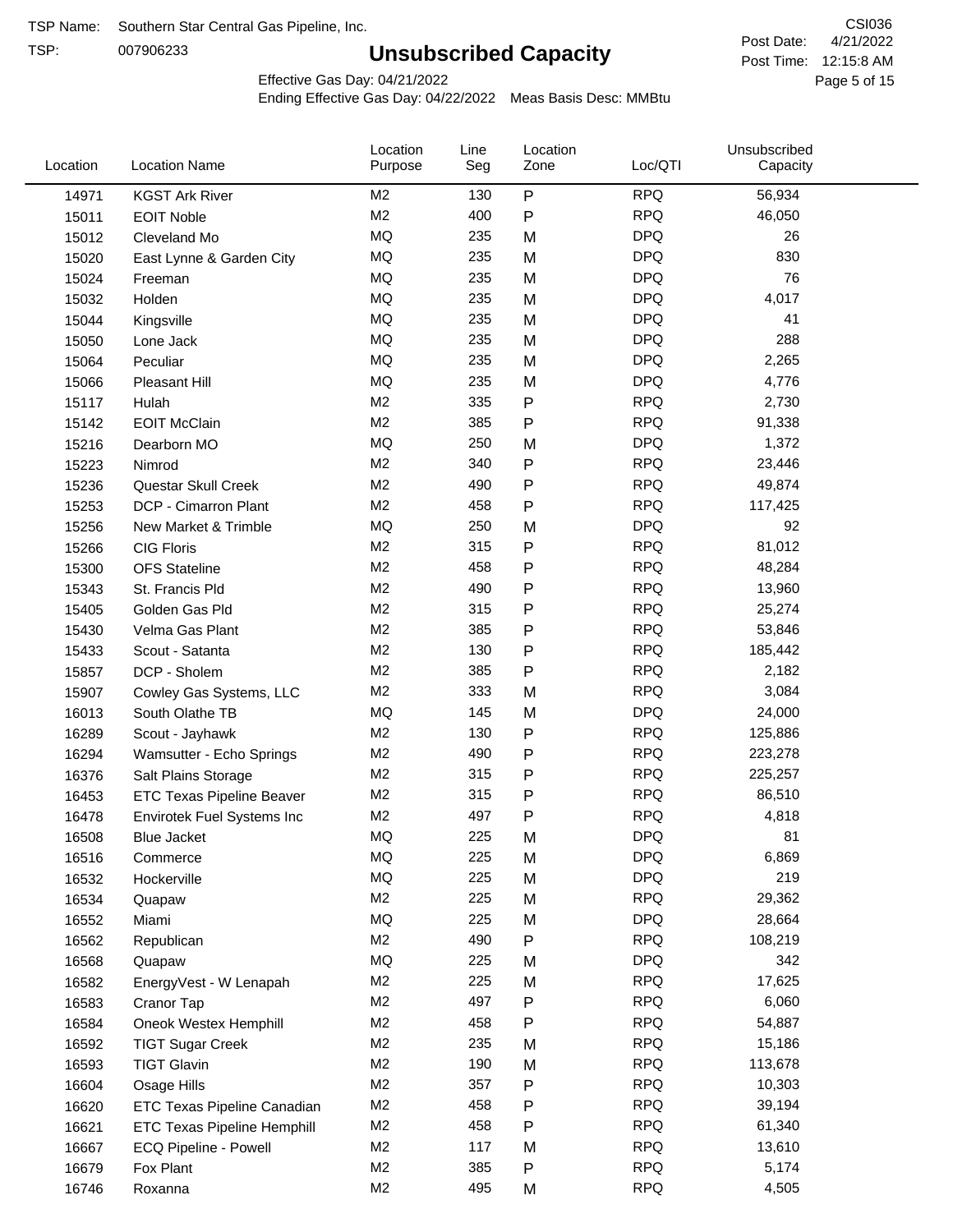TSP:

# **Unsubscribed Capacity**

4/21/2022 Page 6 of 15 Post Time: 12:15:8 AM CSI036 Post Date:

Effective Gas Day: 04/21/2022

| Location | <b>Location Name</b>             | Location<br>Purpose | Line<br>Seg | Location<br>Zone | Loc/QTI    | Unsubscribed<br>Capacity |  |
|----------|----------------------------------|---------------------|-------------|------------------|------------|--------------------------|--|
| 16747    | RedBud-Thayer Tap                | M <sub>2</sub>      | 495         | M                | <b>RPQ</b> | 4,872                    |  |
| 16750    | Dilworth Rms                     | M <sub>2</sub>      | 333         | P                | <b>RPQ</b> | 5,334                    |  |
| 16757    | River Rock - Fireside            | M <sub>2</sub>      | 495         | M                | <b>RPQ</b> | 66,400                   |  |
| 16774    | River Rock - E Lenapah           | M <sub>2</sub>      | 225         | M                | <b>RPQ</b> | 17,605                   |  |
| 16794    | <b>NNG Kiowa</b>                 | M <sub>2</sub>      | 130         | P                | <b>RPQ</b> | 73,872                   |  |
| 16798    | <b>Endeavor Energy Resources</b> | M <sub>2</sub>      | 225         | M                | <b>RPQ</b> | 9,982                    |  |
| 16802    | Sunwest                          | M <sub>2</sub>      | 117         | M                | <b>RPQ</b> | 6,183                    |  |
| 16806    | Bluco- East Wann                 | M <sub>2</sub>      | 225         | M                | <b>RPQ</b> | 8,850                    |  |
| 16807    | Bitter Creek Eckley Pld-Yuma     | M <sub>2</sub>      | 490         | P                | <b>RPQ</b> | 35,096                   |  |
| 16812    | <b>RiverGas</b>                  | M <sub>2</sub>      | 95          | M                | <b>RPQ</b> | 5,590                    |  |
| 16813    | Cheyenne Plains - Sand Dune      | M2                  | 130         | P                | <b>RPQ</b> | 395,434                  |  |
| 16817    | Midwest Energy                   | M <sub>2</sub>      | 495         | M                | <b>RPQ</b> | 7,179                    |  |
| 16819    | River Rock- Keeton               | M <sub>2</sub>      | 225         | M                | <b>RPQ</b> | 9,535                    |  |
| 16820    | Superior - Hemphill              | M <sub>2</sub>      | 458         | Ρ                | <b>RPQ</b> | 50,052                   |  |
| 16821    | Yuma West                        | M <sub>2</sub>      | 490         | P                | <b>RPQ</b> | 15,688                   |  |
| 16822    | Jayhawk PLD                      | M <sub>2</sub>      | 95          | M                | <b>RPQ</b> | 4,292                    |  |
| 16824    | Coon Creek                       | M <sub>2</sub>      | 497         | P                | <b>RPQ</b> | 8,858                    |  |
| 16835    | Shiloh                           | M <sub>2</sub>      | 495         | M                | <b>RPQ</b> | 8,573                    |  |
| 16836    | Evergy - South Harper            | MQ                  | 235         | M                | <b>DPQ</b> | 86,400                   |  |
| 16837    | <b>EKAE Ethanol Plant</b>        | MQ                  | 496         | M                | <b>DPQ</b> | 1,397                    |  |
| 16840    | Nearman Creek Power Plant        | MQ                  | 195         | M                | <b>DPQ</b> | 28,800                   |  |
| 16844    | <b>Montgomery County</b>         | M <sub>2</sub>      | 260         | M                | <b>RPQ</b> | 8,000                    |  |
| 16848    | Colt-Liberty                     | M <sub>2</sub>      | 260         | M                | <b>RPQ</b> | 4,000                    |  |
| 16849    | City of Mulvane Power Plant      | MQ                  | 120         | P                | <b>DPQ</b> | 2,880                    |  |
| 16850    | Escalera - Cow Creek             | M <sub>2</sub>      | 490         | P                | <b>RPQ</b> | 66,094                   |  |
| 16852    | Southeastern KS P/L Wilson       | M <sub>2</sub>      | 495         | M                | <b>RPQ</b> | 60,000                   |  |
| 16857    | Superior - Cashion               | M <sub>2</sub>      | 400         | P                | <b>RPQ</b> | 10,482                   |  |
| 16862    | Superior - Perkins               | M <sub>2</sub>      | 390         | P                | <b>RPQ</b> | 21,660                   |  |
| 16865    | RedBud-Mound Valley              | M <sub>2</sub>      | 260         | M                | <b>RPQ</b> | 8,000                    |  |
| 16871    | <b>TIGT Grant</b>                | M <sub>2</sub>      | 130         | P                | <b>RPQ</b> | 50,000                   |  |
| 16872    | River Rock - Jayhawk             | M <sub>2</sub>      | 495         | M                | <b>RPQ</b> | 57,579                   |  |
| 16873    | Layne Energy Sycamore            | M <sub>2</sub>      | 495         | M                | <b>RPQ</b> | 15,000                   |  |
| 16875    | Crenshaw Road                    | MQ                  | 455         | M                | <b>DPQ</b> | 33,611                   |  |
| 16877    | Acme Energy Services, Inc.       | M2                  | 260         | M                | <b>RPQ</b> | 8,000                    |  |
| 16880    | Cottonwood                       | M <sub>2</sub>      | 235         | M                | <b>RPQ</b> | 1,000                    |  |
| 16883    | Cherryvale Boorigie PLd          | M2                  | 495         | M                | <b>RPQ</b> | 34,135                   |  |
| 16884    | <b>Keystone Delivery</b>         | MQ                  | 390         | P                | <b>DPQ</b> | 6,067                    |  |
| 16890    | ADM/Deerfield                    | MQ                  | 95          | M                | <b>DPQ</b> | 6,078                    |  |
| 16891    | <b>KP Liberty</b>                | M <sub>2</sub>      | 260         | M                | <b>RPQ</b> | 8,300                    |  |
| 16897    | REP - South Williams             | M <sub>2</sub>      | 117         | M                | <b>RPQ</b> | 30,198                   |  |
| 16905    | NEOK Production Company,         | M <sub>2</sub>      | 225         | M                | <b>RPQ</b> | 7,970                    |  |
| 16908    | River Rock - Ft. Scott           | M <sub>2</sub>      | 495         | M                | <b>RPQ</b> | 54,600                   |  |
| 16911    | Evergy - Lake Road               | MQ                  | 250         | M                | <b>DPQ</b> | 34,400                   |  |
| 16912    | Targa - Waynoka                  | M2                  | 315         | P                | <b>RPQ</b> | 157,111                  |  |
| 16916    | Kansas Ethanol, LLC              | MQ                  | 490         | P                | <b>DPQ</b> | 3,500                    |  |
| 16917    | Downstream Casino                | MQ                  | 225         | M                | <b>DPQ</b> | 1,510                    |  |
| 16918    | Show Me Ethanol                  | MQ                  | 425         | M                | <b>DPQ</b> | 6,623                    |  |
| 16922    | <b>Timberline Energy</b>         | M2                  | 340         | P                | <b>RPQ</b> | 6,846                    |  |
| 16923    | <b>Mid-Continent Market</b>      | MQ                  | 120         | P                | <b>DPQ</b> | 30,000                   |  |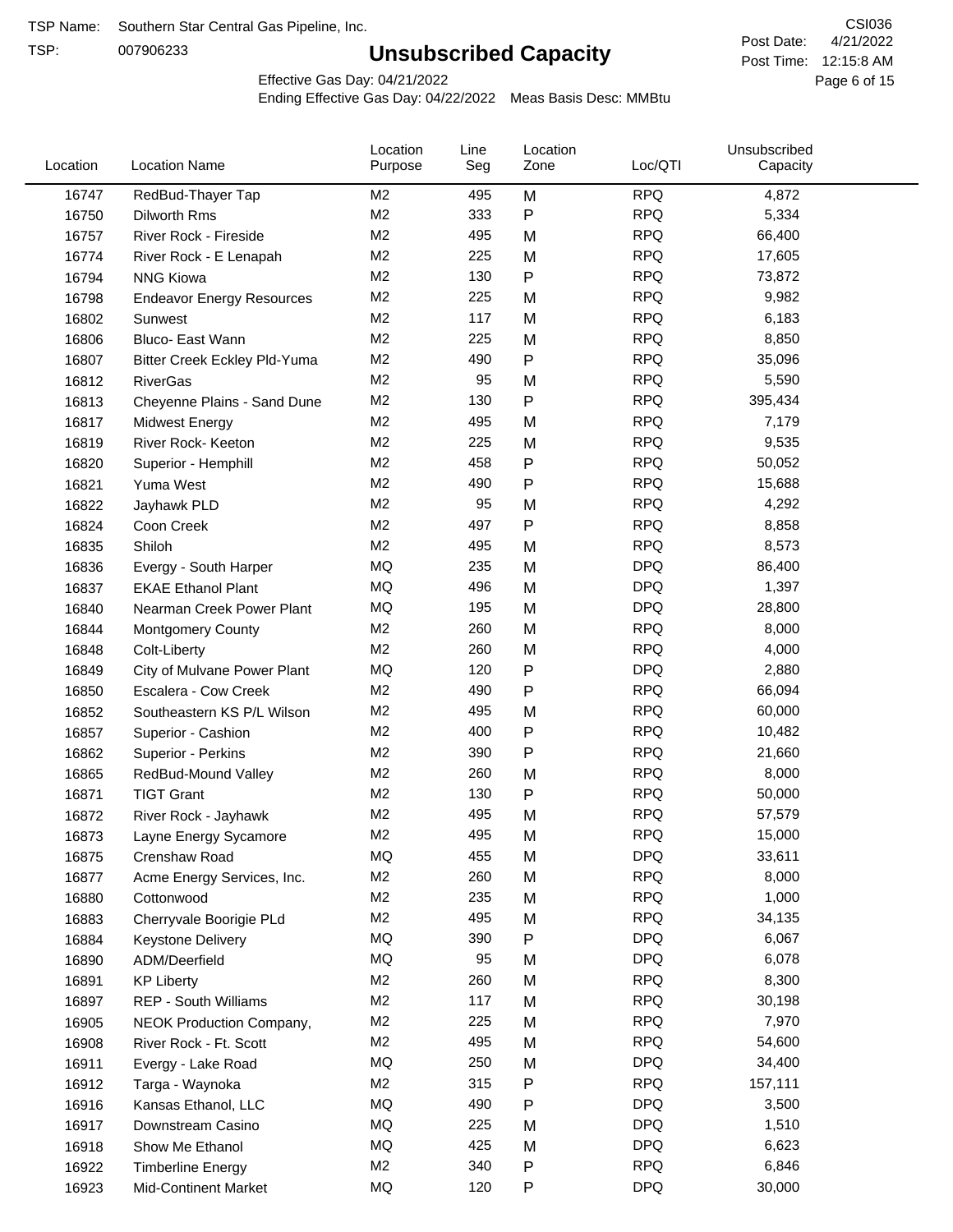TSP:

# **Unsubscribed Capacity**

4/21/2022 Page 7 of 15 Post Time: 12:15:8 AM CSI036 Post Date:

Effective Gas Day: 04/21/2022

| Location | <b>Location Name</b>                     | Location<br>Purpose | Line<br>Seg | Location<br>Zone | Loc/QTI    | Unsubscribed<br>Capacity |  |
|----------|------------------------------------------|---------------------|-------------|------------------|------------|--------------------------|--|
| 16931    | Midwest Energy - Goodman                 | MQ                  | 490         | ${\sf P}$        | <b>DPQ</b> | 8,000                    |  |
| 16933    | Westar Emporia Energy                    | MQ                  | 140         | M                | <b>DPQ</b> | 106,202                  |  |
| 16935    | River Rock - Graybill                    | M <sub>2</sub>      | 260         | M                | <b>RPQ</b> | 23,168                   |  |
| 16941    | REP - Independence CDP                   | M <sub>2</sub>      | 117         | M                | <b>RPQ</b> | 29,270                   |  |
| 16942    | <b>Big Timber</b>                        | M <sub>2</sub>      | 490         | P                | <b>RPQ</b> | 49,356                   |  |
| 16945    | ETC Texas Pipeline Antelope              | M <sub>2</sub>      | 458         | P                | <b>RPQ</b> | 110,000                  |  |
| 16949    | Summit Branson                           | MQ                  | 455         | M                | <b>DPQ</b> | 62,208                   |  |
| 16952    | <b>Overland Park</b>                     | MQ                  | 115         | M                | <b>DPQ</b> | 77,485                   |  |
| 16953    | Merriam                                  | MQ                  | 115         | M                | <b>DPQ</b> | 123,624                  |  |
| 16955    | Mustang Gas Products, LLC                | M <sub>2</sub>      | 405         | Ρ                | <b>RPQ</b> | 25,550                   |  |
| 16956    | Superior - Ford                          | M <sub>2</sub>      | 130         | Ρ                | <b>RPQ</b> | 17,375                   |  |
| 16962    | Summit Sedalia                           | MQ                  | 235         | M                | <b>DPQ</b> | 0                        |  |
| 16967    | Noble Energy - Lilli                     | M <sub>2</sub>      | 490         | P                | <b>RPQ</b> | 40,863                   |  |
| 16972    | <b>ONG Norman</b>                        | MQ                  | 385         | Ρ                | <b>DPQ</b> | 40                       |  |
| 16975    | Superior - Spring Creek                  | M <sub>2</sub>      | 315         | $\mathsf{P}$     | <b>RPQ</b> | 7,680                    |  |
| 16976    | <b>Bettis Asphalt &amp; Construction</b> | MQ                  | 180         | M                | <b>DPQ</b> | 3,216                    |  |
| 16977    | <b>KGS Kansas Star Casino</b>            | MQ                  | 333         | Ρ                | <b>DPQ</b> | 144                      |  |
| 16980    | <b>Black Hills Colwich</b>               | MQ                  | 120         | Ρ                | <b>DPQ</b> | 9,995                    |  |
| 16981    | Superior - Bellmon                       | M <sub>2</sub>      | 380         | Ρ                | <b>RPQ</b> | 63,800                   |  |
| 16983    | DCP Midstream - Ellis                    | MQ                  | 458         | P                | <b>DPQ</b> | 6,702                    |  |
| 16988    | Atmos Energy - W. Lawrence               | MQ                  | 180         | M                | <b>DPQ</b> | 127                      |  |
| 16991    | Williams Midstream North Alva            | MQ                  | 315         | P                | <b>DPQ</b> | 1,992                    |  |
| 16992    | <b>ONG Ottawa</b>                        | MQ                  | 225         | M                | <b>DPQ</b> | 0                        |  |
| 16993    | Farmer's Gas                             | MQ                  | 130         | Ρ                | <b>DPQ</b> | 9,000                    |  |
| 16996    | Scout Sublette Delivery                  | MQ                  | 130         | Ρ                | <b>DPQ</b> | 100                      |  |
| 16997    | Devon Energy Medford Station             | M2                  | 315         | Ρ                | <b>RPQ</b> | 30,000                   |  |
| 16998    | Cheyenne Light, Fuel and                 | MQ                  | 490         | Ρ                | <b>DPQ</b> | 90,800                   |  |
| 16999    | ETC - Crescent                           | M <sub>2</sub>      | 400         | P                | <b>RPQ</b> | 35,000                   |  |
| 17000    | Bourbon County, KS -                     | MQ                  | 95          | M                | <b>DPQ</b> | 1                        |  |
| 17003    | Sunflower Electric Rubart                | MQ                  | 130         | P                | <b>DPQ</b> | 48,808                   |  |
| 17004    | <b>NGPL Beaver</b>                       | MQ                  | 315         | P                | <b>DPQ</b> | 175,000                  |  |
| 17005    | ETC - Rose Valley (Delivery)             | MQ                  | 315         | P                | <b>DPQ</b> | 5,000                    |  |
| 17006    | ETC - Rose Valley                        | M <sub>2</sub>      | 315         | P                | <b>RPQ</b> | 195,226                  |  |
| 17008    | OMPA Lamb                                | MQ                  | 335         | P                | <b>DPQ</b> | 51,383                   |  |
| 17009    | <b>Grasslands Energy Centennial</b>      | M <sub>2</sub>      | 490         | P                | <b>RPQ</b> | 25,000                   |  |
| 17010    | Noble Keota Receipt                      | M <sub>2</sub>      | 490         | P                | <b>RPQ</b> | 52,200                   |  |
| 17011    | Noble Keota Delivery                     | MQ                  | 490         | Ρ                | <b>DPQ</b> | 52,200                   |  |
| 17013    | Enlink - Battle Ridge                    | M <sub>2</sub>      | 390         | Ρ                | <b>RPQ</b> | 31,824                   |  |
| 17021    | <b>TIGT Yuma</b>                         | M <sub>2</sub>      | 490         | Ρ                | <b>RPQ</b> | 24,562                   |  |
| 17033    | Kickapoo Nation School                   | MQ                  | 90          | M                | <b>DPQ</b> | 300                      |  |
| 17034    | ENVIA Energy Oklahoma City,              | MQ                  | 400         | Ρ                | <b>DPQ</b> | 3,888                    |  |
| 17035    | Ameren Columbia                          | MQ                  | 235         | M                | <b>DPQ</b> | 35,512                   |  |
| 17036    | <b>Coffeyville Resources</b>             | MQ                  | 260         | M                | <b>DPQ</b> | 39,992                   |  |
| 17050    | Atmos - Forest View                      | MQ                  | 190         | M                | <b>DPQ</b> | 4,058                    |  |
| 17052    | ONG NW Oklahoma City                     | MQ                  | 340         | Ρ                | <b>DPQ</b> | 39,000                   |  |
| 17054    | <b>ONG Guthrie</b>                       | MQ                  | 400         | Ρ                | <b>DPQ</b> | 4,799                    |  |
| 17055    | <b>ETC Texas Pipeline Nash</b>           | MQ                  | 458         | P                | <b>DPQ</b> | 1,500                    |  |
| 17056    | Blue Mountain - Chisholm Trail           | M <sub>2</sub>      | 340         | P                | <b>RPQ</b> | 72,000                   |  |
| 17057    | City of Tonkawa                          | MQ                  | 380         | P                | <b>DPQ</b> | 3,000                    |  |
|          |                                          |                     |             |                  |            |                          |  |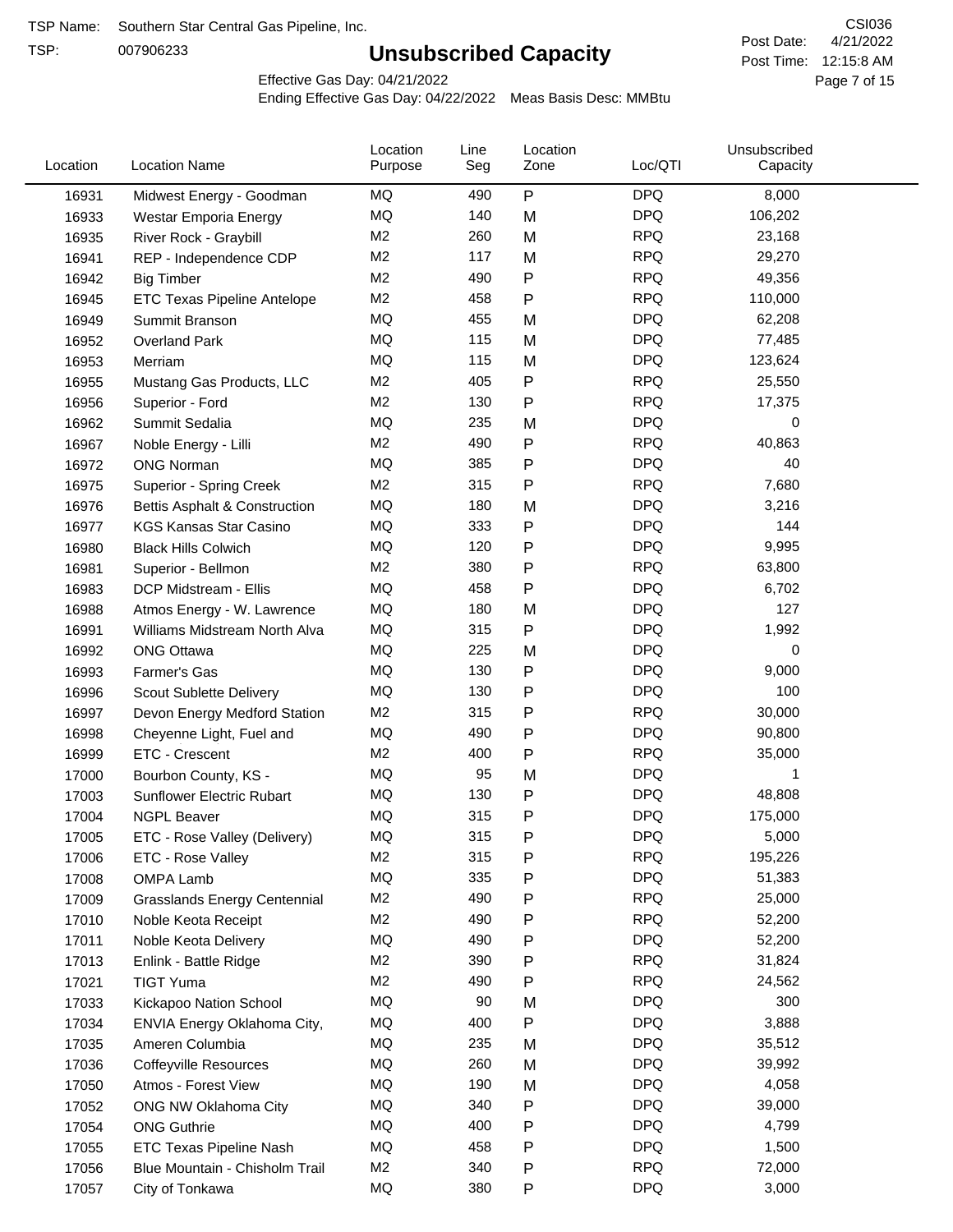TSP:

# **Unsubscribed Capacity**

4/21/2022 Page 8 of 15 Post Time: 12:15:8 AM CSI036 Post Date:

Effective Gas Day: 04/21/2022

| Location | <b>Location Name</b>           | Location<br>Purpose | Line<br>Seg | Location<br>Zone | Loc/QTI    | Unsubscribed<br>Capacity |  |
|----------|--------------------------------|---------------------|-------------|------------------|------------|--------------------------|--|
| 17058    | RPP - Hamm Landfill            | M <sub>2</sub>      | 195         | M                | <b>RPQ</b> | 2,500                    |  |
| 17060    | Atmos-Elk City                 | MQ                  | 87          | M                | <b>DPQ</b> | 216                      |  |
| 17064    | Koch - Enid                    | MQ                  | 405         | P                | <b>DPQ</b> | 0                        |  |
| 17065    | Canyon - Redcliff (Receipt)    | M <sub>2</sub>      | 458         | P                | <b>RPQ</b> | 180,000                  |  |
| 17066    | Canyon - Redcliff (Delivery)   | <b>MQ</b>           | 458         | Ρ                | <b>DPQ</b> | 6,175                    |  |
| 17067    | Blue Mountain - Chisholm Trail | M <sub>2</sub>      | 340         | P                | <b>RPQ</b> | 70,000                   |  |
| 17068    | <b>EOIT Alfalfa</b>            | M <sub>2</sub>      | 458         | P                | <b>RPQ</b> | 200,000                  |  |
| 17069    | <b>NGPL Carter</b>             | MQ                  | 385         | P                | <b>DPQ</b> | 65,000                   |  |
| 17080    | <b>ONEOK Bakken Pipeline</b>   | MQ                  | 490         | P                | <b>DPQ</b> | 360                      |  |
| 17086    | NGPL - Mutual                  | <b>MQ</b>           | 458         | P                | <b>DPQ</b> | 150,000                  |  |
| 17087    | REX-St.Joe                     | M2                  | 250         | M                | <b>RPQ</b> | 78,606                   |  |
| 17091    | OGT - Maysville                | M <sub>2</sub>      | 385         | P                | <b>RPQ</b> | 110,000                  |  |
| 17096    | Northern Natural-Kiowa         | <b>MQ</b>           | 130         | P                | <b>DPQ</b> | 100,000                  |  |
| 17104    | Black Hills - Plevna, KS TB    | <b>MQ</b>           | 130         | Ρ                | <b>DPQ</b> | 480                      |  |
| 17105    | WIC - Cheyenne Hub             | M <sub>2</sub>      | 490         | P                | <b>RPQ</b> | 144,000                  |  |
| 17113    | NGPL - Ford County Receipt     | M <sub>2</sub>      | 130         | P                | <b>RPQ</b> | 190,400                  |  |
| 17119    | Waste Mgmt RNG Receipt         | M <sub>2</sub>      | 400         | P                | <b>RPQ</b> | 2,976                    |  |
| 17404    | Anderson                       | MQ                  | 423         | M                | <b>DPQ</b> | 1,130                    |  |
| 17406    | Ash Grove, Walnut Grove & Wil  | <b>MQ</b>           | 455         | M                | <b>DPQ</b> | 2,595                    |  |
| 17408    | Aurora                         | <b>MQ</b>           | 455         | M                | <b>DPQ</b> | 850                      |  |
| 17410    | <b>Billings Mo</b>             | <b>MQ</b>           | 455         | M                | <b>DPQ</b> | 2,918                    |  |
| 17414    | Clever Mo                      | <b>MQ</b>           | 455         | M                | <b>DPQ</b> | 738                      |  |
| 17416    | Crane Mo                       | <b>MQ</b>           | 455         | M                | <b>DPQ</b> | 2,944                    |  |
| 17418    | Diamond                        | <b>MQ</b>           | 455         | M                | <b>DPQ</b> | 546                      |  |
| 17426    | Freistatt                      | <b>MQ</b>           | 455         | M                | <b>DPQ</b> | 256                      |  |
| 17430    | Goodman                        | MQ                  | 423         | M                | <b>DPQ</b> | 625                      |  |
| 17448    | Lanagan                        | <b>MQ</b>           | 423         | M                | <b>DPQ</b> | 337                      |  |
| 17452    | Marionville                    | <b>MQ</b>           | 455         | M                | <b>DPQ</b> | 1,119                    |  |
| 17454    | Monett                         | <b>MQ</b>           | 455         | M                | <b>DPQ</b> | 25,276                   |  |
| 17456    | Mt Vernon & Verona             | <b>MQ</b>           | 455         | M                | <b>DPQ</b> | 4,407                    |  |
| 17458    | Neosho                         | <b>MQ</b>           | 455         | M                | <b>DPQ</b> | 8,597                    |  |
| 17460    | Noel & North Noel              | MQ                  | 423         | M                | <b>DPQ</b> | 19,472                   |  |
| 17462    | Nixa & Ozark                   | MQ                  | 455         | M                | <b>DPQ</b> | 5,340                    |  |
| 17464    | Pierce City                    | MQ                  | 455         | M                | <b>DPQ</b> | 3,281                    |  |
| 17466    | Pineville                      | MQ                  | 423         | M                | <b>DPQ</b> | 302                      |  |
| 17472    | Republic                       | MQ                  | 455         | M                | <b>DPQ</b> | 883                      |  |
| 17476    | Sarcoxie                       | MQ                  | 455         | M                | <b>DPQ</b> | 2,828                    |  |
| 17478    | Seneca                         | MQ                  | 225         | M                | <b>DPQ</b> | 9,873                    |  |
| 17492    | Wentworth                      | MQ                  | 455         | M                | <b>DPQ</b> | 193                      |  |
| 18328    | Goessel                        | MQ                  | 140         | M                | <b>DPQ</b> | 62                       |  |
| 18356    | Newton                         | MQ                  | 120         | P                | <b>DPQ</b> | 21,538                   |  |
| 19000    | Scout Jayhawk Delivery         | MQ                  | 130         | P                | <b>DPQ</b> | 185,442                  |  |
| 19548    | Lyndon                         | MQ                  | 140         | M                | <b>DPQ</b> | 655                      |  |
| 19552    | Melvern                        | MQ                  | 493         | M                | <b>DPQ</b> | 42                       |  |
| 19554    | Michigan Valley                | MQ                  | 140         | M                | <b>DPQ</b> | 339                      |  |
| 19564    | Pomona                         | MQ                  | 140         | M                | <b>DPQ</b> | 1,579                    |  |
| 19568    | Quenemo                        | MQ                  | 140         | M                | <b>DPQ</b> | 255                      |  |
| 19576    | Scranton                       | MQ                  | 140         | M                | <b>DPQ</b> | 632                      |  |
| 19608    | Baldwin                        | MQ                  | 180         | М                | <b>DPQ</b> | 2,754                    |  |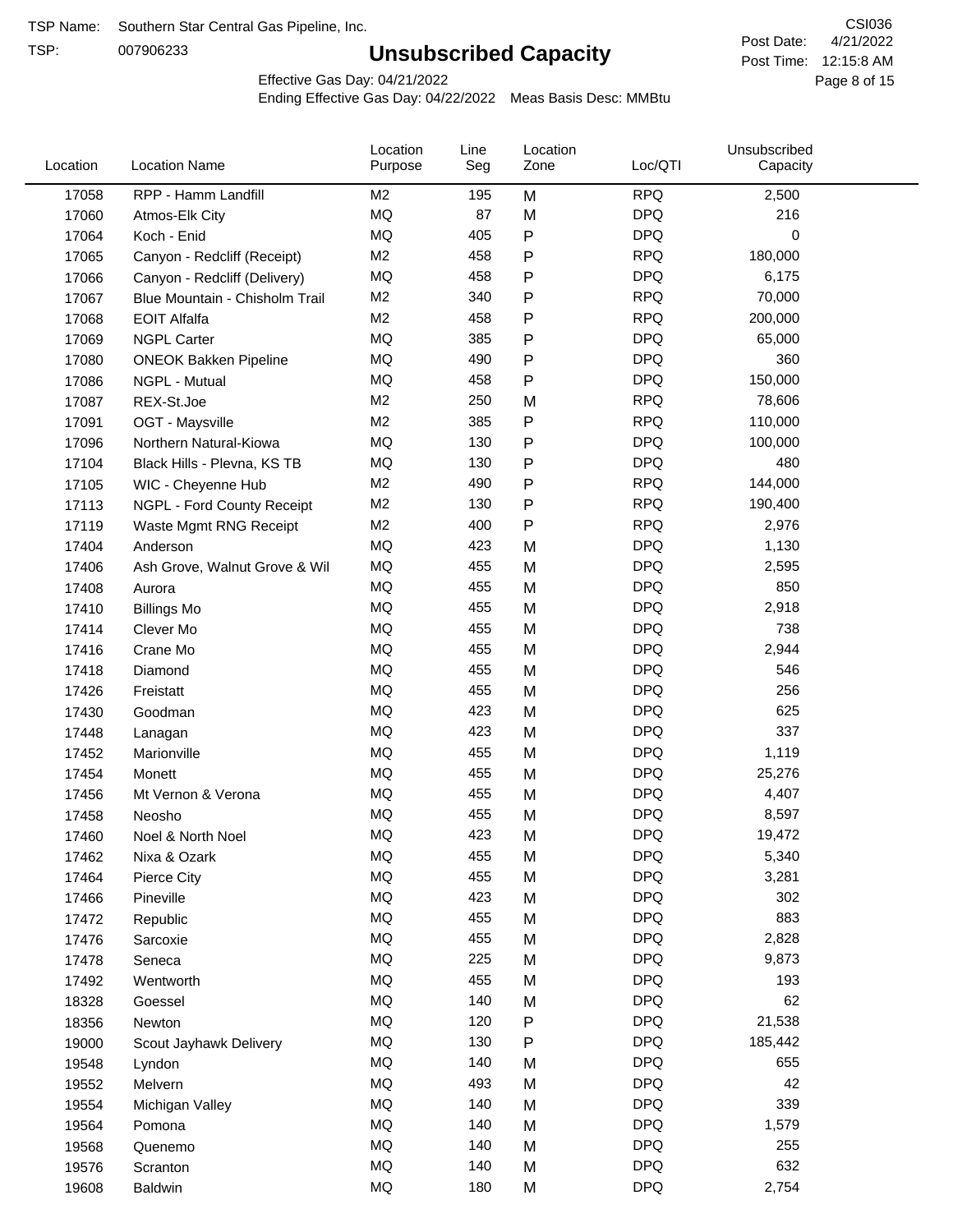TSP:

# **Unsubscribed Capacity**

4/21/2022 Page 9 of 15 Post Time: 12:15:8 AM CSI036 Post Date:

Effective Gas Day: 04/21/2022

| MQ<br><b>DPQ</b><br>14<br>190<br>M<br>19620<br>Edgerton<br>MQ<br><b>DPQ</b><br>190<br>2,755<br>M<br>19628<br>Gardner |  |
|----------------------------------------------------------------------------------------------------------------------|--|
|                                                                                                                      |  |
|                                                                                                                      |  |
| MQ<br><b>DPQ</b><br>109<br>180<br>M<br>19648<br>Lecompton                                                            |  |
| MQ<br><b>DPQ</b><br>37<br>190<br>M<br>19650<br>Le Loup                                                               |  |
| <b>MQ</b><br><b>DPQ</b><br>493<br>M<br>6,129<br>19660<br>Ottawa                                                      |  |
| MQ<br><b>DPQ</b><br>407<br>180<br>M<br>19664<br>Perry                                                                |  |
| MQ<br><b>DPQ</b><br>130<br>496<br>M<br>19666<br>Princeton                                                            |  |
| MQ<br><b>DPQ</b><br>374<br>496<br>19672<br>M<br>Richmond                                                             |  |
| <b>MQ</b><br><b>DPQ</b><br>27<br>496<br>M<br>19676<br>Scipio                                                         |  |
| <b>MQ</b><br>235<br><b>DPQ</b><br>291<br>M<br>19678<br>Somerset & Rural                                              |  |
| MQ<br><b>DPQ</b><br>195<br>7,420<br>M<br>19684<br>Tonganoxie                                                         |  |
| MQ<br><b>DPQ</b><br>190<br>M<br>2,007<br>Wellsville<br>19690                                                         |  |
| MQ<br>95<br><b>DPQ</b><br>360<br>20709<br>M<br><b>Bronson Etc</b>                                                    |  |
| <b>MQ</b><br><b>DPQ</b><br>26<br>495<br>M<br>20712<br>Carlyle                                                        |  |
| <b>MQ</b><br><b>DPQ</b><br>586<br>495<br>20714<br>M<br>Cherryvale                                                    |  |
| MQ<br>50<br><b>DPQ</b><br>M<br>2,347<br>20716<br>Colony                                                              |  |
| MQ<br><b>DPQ</b><br>54<br>495<br>20720<br>M<br>Dennis                                                                |  |
| MQ<br><b>DPQ</b><br>409<br>495<br>M<br>20725<br>Erie                                                                 |  |
| MQ<br><b>DPQ</b><br>495<br>M<br>1,457<br>20730<br>Gas City & La Harpe                                                |  |
| MQ<br><b>DPQ</b><br>495<br>M<br>19,497<br>20764<br>Parsons                                                           |  |
| MQ<br><b>DPQ</b><br>495<br>18<br>20766<br>Petrolia<br>M                                                              |  |
| MQ<br><b>DPQ</b><br>84<br>220<br>M<br>20768<br>Piqua                                                                 |  |
| <b>MQ</b><br><b>DPQ</b><br>45<br>495<br>20775<br>South Mound<br>M                                                    |  |
| <b>MQ</b><br><b>DPQ</b><br>88<br>495<br>M<br>20785<br>Thayer                                                         |  |
| MQ<br>95<br><b>DPQ</b><br>658<br>M<br>20788<br>Walnut & St Paul                                                      |  |
| MQ<br><b>DPQ</b><br>495<br>1,122<br>20792<br>M<br>Welda                                                              |  |
| MQ<br><b>DPQ</b><br>225<br>M<br>1,830<br>21008<br><b>Baxter Springs</b>                                              |  |
| MQ<br><b>DPQ</b><br>260<br>2,639<br>21015<br>Columbus<br>M                                                           |  |
| MQ<br><b>DPQ</b><br>156<br>260<br>M<br>21018<br>Crestline                                                            |  |
| MQ<br>95<br><b>DPQ</b><br>31,139<br>21021<br>Fort Scott<br>M                                                         |  |
| MQ<br>260<br><b>DPQ</b><br>M<br>3,023<br>21024<br>Galena & Empire City                                               |  |
| MQ<br>225<br><b>DPQ</b><br>52<br>21048<br>Μ<br>Lowell                                                                |  |
| MQ<br>260<br><b>DPQ</b><br>148<br>M<br>21055<br>N Riverton                                                           |  |
| MQ<br><b>DPQ</b><br>260<br>2,588<br>M<br>21060<br>Oswego                                                             |  |
| MQ<br><b>DPQ</b><br>473<br>225<br>M<br>21080<br>Treece                                                               |  |
| MQ<br>250<br><b>DPQ</b><br>88,184<br>23576<br>M<br>St Joseph                                                         |  |
| MQ<br>180<br><b>DPQ</b><br>24228<br>M<br>207<br>Grantville                                                           |  |
| MQ<br><b>DPQ</b><br>177<br>180<br>24252<br>M<br>Meriden                                                              |  |
| $\sf{MQ}$<br><b>DPQ</b><br>696<br>180<br>M<br>24276<br>Shawnee Heights                                               |  |
| MQ<br><b>DPQ</b><br>180<br>M<br>152,652<br>24280<br>Topeka                                                           |  |
| MQ<br><b>DPQ</b><br>425<br>95<br>26304<br>Alma<br>M                                                                  |  |
| MQ<br><b>DPQ</b><br>163<br>425<br>M<br>26308<br>Blackburn                                                            |  |
| MQ<br><b>DPQ</b><br>425<br>2,523<br>26312<br>M<br>Carrollton                                                         |  |
| MQ<br><b>DPQ</b><br>425<br>M<br>1,576<br>26314<br>Concordia                                                          |  |
| MQ<br><b>DPQ</b><br>425<br>11<br>26316<br>M<br>Corder                                                                |  |
| MQ<br><b>DPQ</b><br>206<br>425<br>26325<br>M<br>Emma                                                                 |  |
| MQ<br><b>DPQ</b><br>425<br>28,860<br>26332<br>M<br>Higginsville                                                      |  |
| MQ<br><b>DPQ</b><br>16,700<br>235<br>26344<br>M<br>Knobnoster                                                        |  |
| MQ<br><b>DPQ</b><br>111<br>235<br>26348<br>M<br>La Monte                                                             |  |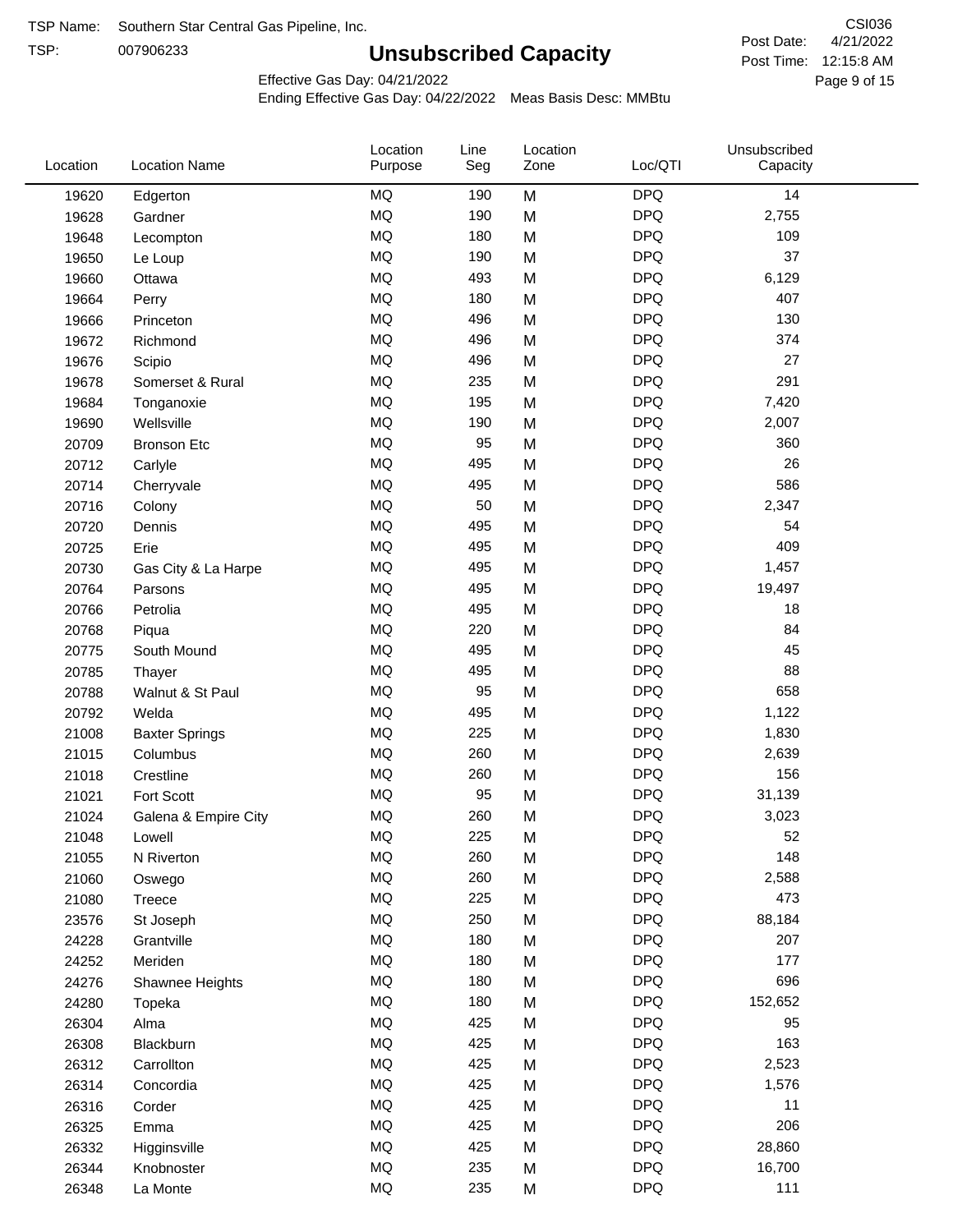TSP:

# **Unsubscribed Capacity**

4/21/2022 Page 10 of 15 Post Time: 12:15:8 AM CSI036 Post Date:

Unsubscribed

Effective Gas Day: 04/21/2022

Location

Ending Effective Gas Day: 04/22/2022 Meas Basis Desc: MMBtu

Line

Location

| Location | <b>Location Name</b>          | Purpose   | Seg | Zone | Loc/QTI    | Capacity |  |
|----------|-------------------------------|-----------|-----|------|------------|----------|--|
| 26352    | Mt Leonard                    | <b>MQ</b> | 425 | M    | <b>DPQ</b> | 167      |  |
| 26356    | Norborne                      | MQ        | 425 | M    | <b>DPQ</b> | 1,901    |  |
| 26376    | Slater                        | <b>MQ</b> | 425 | M    | <b>DPQ</b> | 471      |  |
| 26378    | <b>Sweet Springs</b>          | MQ        | 425 | M    | <b>DPQ</b> | 584      |  |
| 26392    | Warrensburg                   | $\sf{MQ}$ | 235 | M    | <b>DPQ</b> | 10,551   |  |
| 26394    | Waverly                       | <b>MQ</b> | 425 | M    | <b>DPQ</b> | 378      |  |
| 27015    | <b>Belle Plaine</b>           | MQ        | 333 | P    | <b>DPQ</b> | 150      |  |
| 27020    | <b>Bentley</b>                | MQ        | 120 | P    | <b>DPQ</b> | 217      |  |
| 27035    | Derby                         | MQ        | 120 | P    | <b>DPQ</b> | 7,759    |  |
| 27040    | Andover                       | <b>MQ</b> | 300 | M    | <b>DPQ</b> | 166      |  |
| 27050    | Haysville                     | $\sf{MQ}$ | 120 | P    | <b>DPQ</b> | 9,455    |  |
| 27060    | Mulvane                       | MQ        | 120 | P    | <b>DPQ</b> | 9,778    |  |
| 27065    | Rose Hill                     | MQ        | 295 | P    | <b>DPQ</b> | 5,386    |  |
| 27070    | Sedgwick                      | <b>MQ</b> | 120 | P    | <b>DPQ</b> | 7,149    |  |
| 27080    | Udall                         | <b>MQ</b> | 333 | P    | <b>DPQ</b> | 538      |  |
| 27085    | <b>Valley Center</b>          | MQ        | 120 | P    | <b>DPQ</b> | 51,875   |  |
| 27092    | Wichita                       | MQ        | 120 | P    | <b>DPQ</b> | 259,947  |  |
| 29001    | Atchison                      | <b>MQ</b> | 90  | M    | <b>DPQ</b> | 20,786   |  |
| 29002    | Emporia                       | $\sf{MQ}$ | 140 | M    | <b>DPQ</b> | 15,524   |  |
| 29003    | Leavenworth                   | $\sf{MQ}$ | 195 | M    | <b>DPQ</b> | 14,939   |  |
| 29005    | Effingham                     | <b>MQ</b> | 90  | M    | <b>DPQ</b> | 269      |  |
| 30804    | Abbyville                     | MQ        | 130 | P    | <b>DPQ</b> | 195      |  |
| 34612    | Altamont                      | MQ        | 260 | M    | <b>DPQ</b> | 119      |  |
| 35013    | Americus                      | <b>MQ</b> | 140 | M    | <b>DPQ</b> | 31       |  |
| 35515    | <b>ANR Alden</b>              | $\sf{MQ}$ | 490 | P    | <b>DPQ</b> | 135,571  |  |
| 36918    | Argonia                       | MQ        | 120 | P    | <b>DPQ</b> | 15       |  |
| 37100    | Wynona                        | MQ        | 334 | P    | <b>DPQ</b> | 1,314    |  |
| 37118    | Hominy                        | <b>MQ</b> | 357 | P    | <b>DPQ</b> | 91       |  |
| 37172    | <b>Black Hills Hutchinson</b> | MQ        | 130 | P    | <b>DPQ</b> | 15,360   |  |
| 37175    | EGT Jane - Delivery           | MQ        | 423 | M    | <b>DPQ</b> | 216,201  |  |
| 38021    | Auburn                        | <b>MQ</b> | 180 | M    | <b>DPQ</b> | 756      |  |
| 38522    | <b>Avant Utilities</b>        | <b>MQ</b> | 357 | P    | <b>DPQ</b> | 157      |  |
| 41709    | <b>Billings</b>               | MQ        | 380 | P    | <b>DPQ</b> | 2,032    |  |
| 42915    | Springfield                   | MQ        | 455 | M    | <b>DPQ</b> | 698,615  |  |
| 44021    | Burlingame                    | MQ        | 140 | M    | <b>DPQ</b> | 1,686    |  |
| 44121    | Alfalfa City Ok               | MQ        | 315 | P    | <b>DPQ</b> | 394      |  |
| 45301    | Cassoday                      | MQ        | 140 | M    | <b>DPQ</b> | 0        |  |
| 46608    | Chanute                       | MQ        | 495 | M    | <b>DPQ</b> | 51,665   |  |
| 46809    | Florence                      | MQ        | 140 | M    | <b>DPQ</b> | 1,001    |  |
| 47412    | Cleveland                     | MQ        | 357 | P    | <b>DPQ</b> | 1,569    |  |
| 47641    | CIG Riner                     | MQ        | 490 | P    | <b>DPQ</b> | 62,965   |  |
| 48015    | Bourbon County, KS            | MQ        | 95  | M    | <b>DPQ</b> | 4,627    |  |
| 48301    | Copan                         | MQ        | 497 | P    | <b>DPQ</b> | 358      |  |
| 55502    | Danville                      | $\sf{MQ}$ | 120 | Ρ    | <b>DPQ</b> | 166      |  |
| 56601    | Denison                       | MQ        | 90  | M    | <b>DPQ</b> | 79       |  |
| 58518    | Drumright                     | MQ        | 390 | P    | <b>DPQ</b> | 4,485    |  |
| 60706    | Peckham                       | MQ        | 117 | M    | <b>DPQ</b> | 67       |  |
| 62810    | Black Hills - Enterprise TB   | MQ        | 130 | P    | <b>DPQ</b> | 990      |  |
| 63919    | Eskridge                      | MQ        | 140 | M    | <b>DPQ</b> | 820      |  |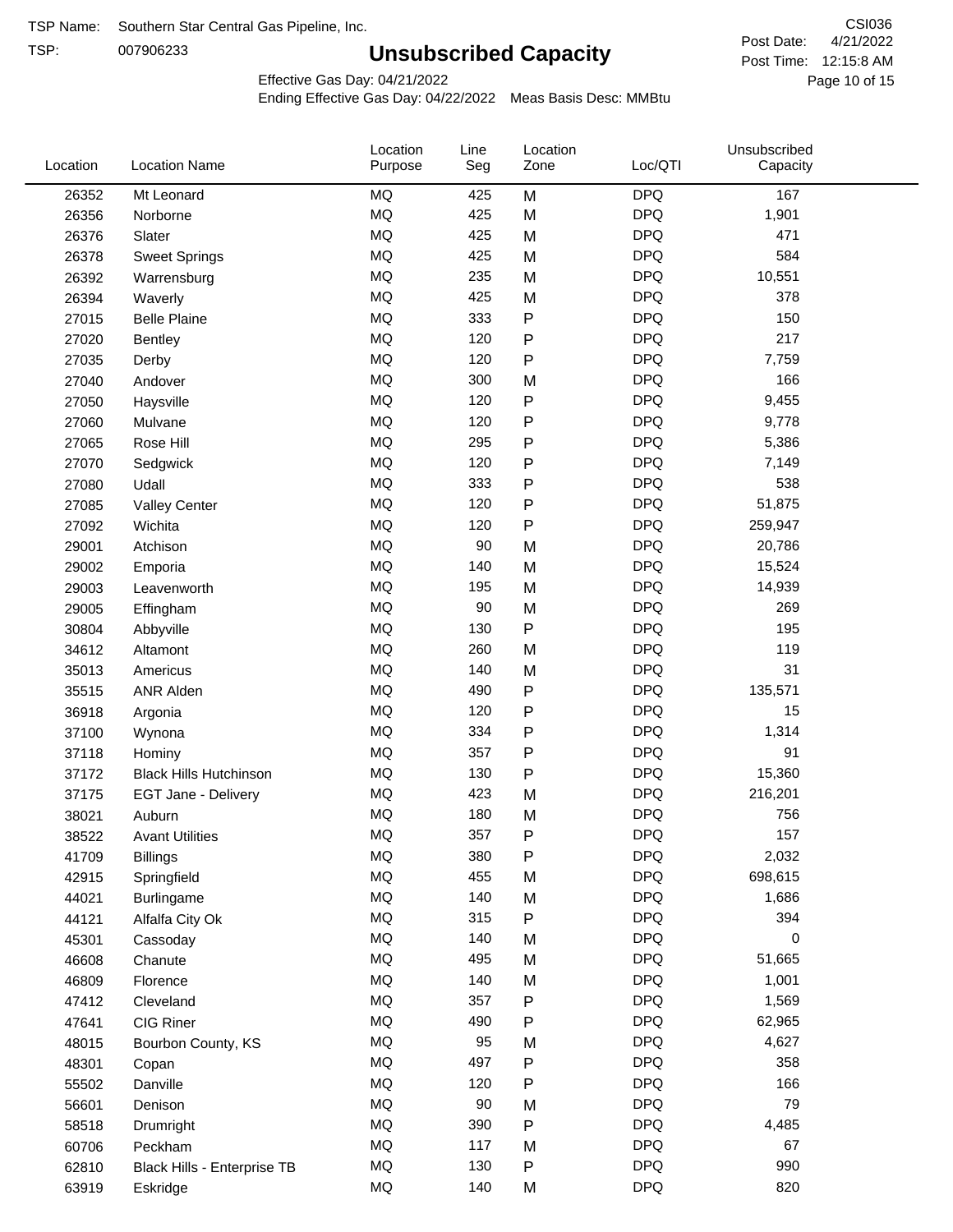TSP:

# **Unsubscribed Capacity**

4/21/2022 Page 11 of 15 Post Time: 12:15:8 AM CSI036 Post Date:

Unsubscribed

Effective Gas Day: 04/21/2022

Location

Ending Effective Gas Day: 04/22/2022 Meas Basis Desc: MMBtu

Line

Location

| Location | <b>Location Name</b>          | Purpose   | Seg | Zone | Loc/QTI    | Capacity |  |
|----------|-------------------------------|-----------|-----|------|------------|----------|--|
| 68015    | Ford                          | MQ        | 130 | P    | <b>DPQ</b> | 424      |  |
| 68518    | Freedom                       | MQ        | 315 | P    | <b>DPQ</b> | 12       |  |
| 70408    | <b>Garnett KS</b>             | MQ        | 496 | M    | <b>DPQ</b> | 15,099   |  |
| 70610    | Gate                          | <b>MQ</b> | 315 | P    | <b>DPQ</b> | 63       |  |
| 74416    | Pocasset                      | <b>MQ</b> | 340 | P    | <b>DPQ</b> | 96       |  |
| 77118    | Granby                        | MQ        | 455 | M    | <b>DPQ</b> | 816      |  |
| 77308    | <b>Bonner Springs Ks</b>      | MQ        | 190 | M    | <b>DPQ</b> | 7,104    |  |
| 77512    | Eureka, Toronto & Neal        | MQ        | 140 | M    | <b>DPQ</b> | 2,306    |  |
| 77705    | Anthony                       | MQ        | 120 | P    | <b>DPQ</b> | 26,858   |  |
| 80312    | Hamilton Ks                   | MQ        | 140 | M    | <b>DPQ</b> | 445      |  |
| 80515    | Atmos - Strong Cty &          | MQ        | 140 | M    | <b>DPQ</b> | 27       |  |
| 83418    | Howard Ks                     | MQ        | 498 | M    | <b>DPQ</b> | 3,629    |  |
| 84021    | Humboldt Ks                   | MQ        | 495 | M    | <b>DPQ</b> | 4,390    |  |
| 86717    | Iola Ks                       | <b>MQ</b> | 495 | M    | <b>DPQ</b> | 10,749   |  |
| 96108    | <b>Black Hills - Lawrence</b> | MQ        | 180 | M    | <b>DPQ</b> | 45,466   |  |
| 96912    | Kechi Ks                      | MQ        | 120 | P    | <b>DPQ</b> | 150      |  |
| 97112    | Copeland                      | MQ        | 130 | Ρ    | <b>DPQ</b> | 15,628   |  |
| 102512   | Lebo                          | <b>MQ</b> | 493 | M    | <b>DPQ</b> | 273      |  |
| 103101   | Lenapah                       | <b>MQ</b> | 225 | M    | <b>DPQ</b> | 249      |  |
| 104615   | Liberal                       | MQ        | 260 | M    | <b>DPQ</b> | 204      |  |
| 108119   | Ochelata                      | MQ        | 357 | P    | <b>DPQ</b> | 168      |  |
| 108221   | Washington                    | MQ        | 497 | P    | <b>DPQ</b> | 395      |  |
| 110412   | McLouth                       | MQ        | 170 | M    | <b>DPQ</b> | 113      |  |
| 110908   | Mannford                      | MQ        | 357 | P    | <b>DPQ</b> | 456      |  |
| 113612   | Webb City, OK TB              | MQ        | 335 | P    | <b>DPQ</b> | 317      |  |
| 113713   | Osage City Ok                 | MQ        | 357 | P    | <b>DPQ</b> | 239      |  |
| 113812   | Clinton & Leeton              | <b>MQ</b> | 235 | M    | <b>DPQ</b> | 21,928   |  |
| 113852   | Marshall                      | MQ        | 425 | M    | <b>DPQ</b> | 14,581   |  |
| 113856   | Nevada                        | MQ        | 95  | M    | <b>DPQ</b> | 9,333    |  |
| 113864   | <b>Platte City</b>            | $\sf{MQ}$ | 250 | M    | <b>DPQ</b> | 2,890    |  |
| 113872   | Lexington-Richmond-Henrietta  | MQ        | 425 | M    | <b>DPQ</b> | 3,022    |  |
| 113876   | Sedalia                       | MQ        | 235 | M    | <b>DPQ</b> | 26,188   |  |
| 113880   | Tracy                         | $\sf{MQ}$ | 250 | M    | <b>DPQ</b> | 135      |  |
| 113892   | Weston                        | MQ        | 250 | M    | <b>DPQ</b> | 1,140    |  |
| 118121   | Mulberry                      | MQ        | 260 | M    | <b>DPQ</b> | 239      |  |
| 118321   | Mulhall                       | MQ        | 400 | P    | <b>DPQ</b> | 150      |  |
| 120000   | Spire                         | MQ        | 235 | M    | <b>DPQ</b> | 13,115   |  |
| 121110   | Neodesha                      | MQ        | 495 | M    | <b>DPQ</b> | 6,410    |  |
| 121315   | Neosho Rapids                 | MQ        | 493 | M    | <b>DPQ</b> | 289      |  |
| 121415   | <b>NGPL Barton</b>            | MQ        | 490 | P    | <b>DPQ</b> | 184,224  |  |
| 121515   | <b>NGPL Ford</b>              | MQ        | 130 | P    | <b>DPQ</b> | 269,500  |  |
| 122715   | Afton-Fairland-Grove-Jay      | MQ        | 225 | M    | <b>DPQ</b> | 6,793    |  |
| 122915   | Norwich                       | MQ        | 120 | P    | <b>DPQ</b> | 124      |  |
| 125315   | Oilton                        | MQ        | 357 | P    | <b>DPQ</b> | 1,130    |  |
| 129311   | <b>ONG Harper County</b>      | MQ        | 315 | P    | <b>DPQ</b> | 7,083    |  |
| 129712   | Olivet                        | MQ        | 493 | M    | <b>DPQ</b> | 24       |  |
| 130001   | Orlando                       | MQ        | 400 | P    | <b>DPQ</b> | 219      |  |
| 132018   | Oronogo                       | $\sf{MQ}$ | 450 | M    | <b>DPQ</b> | 256      |  |
| 132519   | Osage City Ks                 | $\sf{MQ}$ | 140 | M    | <b>DPQ</b> | 3,551    |  |
|          |                               |           |     |      |            |          |  |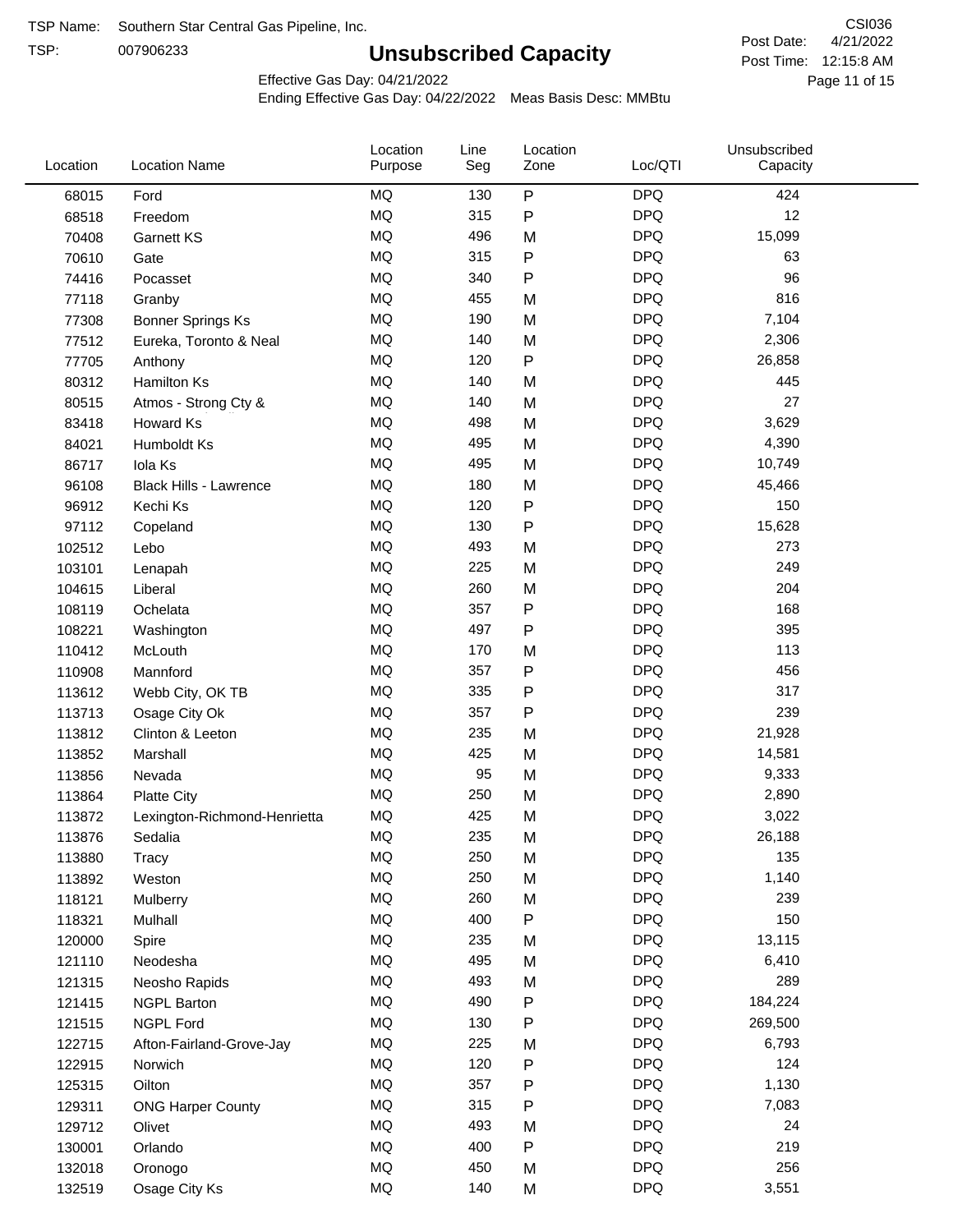TSP:

# **Unsubscribed Capacity**

4/21/2022 Page 12 of 15 Post Time: 12:15:8 AM CSI036 Post Date:

Effective Gas Day: 04/21/2022

| <b>MQ</b><br><b>DPQ</b><br>135533<br><b>PEPL Princeton</b><br>496<br>M<br>106,178<br>MQ<br>${\sf P}$<br><b>DPQ</b><br>130<br>134<br>135808<br>Partridge<br>P<br><b>DPQ</b><br>MQ<br>130<br>12,912<br>136701<br><b>Black Hills Reno</b><br>MQ<br><b>DPQ</b><br>120<br>P<br>18,975<br>137550<br><b>Black Hills South Wichita</b><br><b>MQ</b><br><b>DPQ</b><br>250<br>1,764<br>139712<br>M<br>Plattsburg<br><b>MQ</b><br><b>DPQ</b><br>490<br>P<br>156<br>145950<br>Merino<br><b>MQ</b><br>P<br><b>DPQ</b><br>396<br>357<br>150418<br>Ramona<br><b>MQ</b><br><b>DPQ</b><br>20<br>140<br>M<br>151525<br>Reading<br><b>MQ</b><br><b>DPQ</b><br>334<br>P<br>179<br>154501<br>Nelagoney<br><b>MQ</b><br><b>DPQ</b><br>142<br>498<br>M<br>157025<br>Severy<br>MQ<br><b>DPQ</b><br>336<br>265<br>M<br>163100<br>Superior<br>MQ<br>P<br><b>DPQ</b><br>141<br>130<br>164725<br>Sylvia<br>MQ<br>P<br><b>DPQ</b><br>458<br>230,000<br>168112<br>Transwestern Canadian - Del.<br><b>MQ</b><br>260<br><b>DPQ</b><br>678<br>M<br>168612<br>Chetopa & Rural<br><b>MQ</b><br><b>DPQ</b><br>248<br>260<br>M<br>168620<br>Edna & Bartlett<br><b>MQ</b><br><b>DPQ</b><br>195<br>M<br>139<br>172812<br>Conner Area<br>MQ<br><b>DPQ</b><br>195<br>223<br>Easton & Lowemont<br>M<br>172820<br><b>DPQ</b><br>600<br>MQ<br>95<br>M<br>172822<br>Savonburg & Elsmore<br><b>MQ</b><br><b>DPQ</b><br>378<br>498<br>M<br>172828<br><b>Fall River</b><br>MQ<br><b>DPQ</b><br>191<br>495<br>M<br>172832<br>Galesburg<br>MQ<br><b>DPQ</b><br>190 |  |
|------------------------------------------------------------------------------------------------------------------------------------------------------------------------------------------------------------------------------------------------------------------------------------------------------------------------------------------------------------------------------------------------------------------------------------------------------------------------------------------------------------------------------------------------------------------------------------------------------------------------------------------------------------------------------------------------------------------------------------------------------------------------------------------------------------------------------------------------------------------------------------------------------------------------------------------------------------------------------------------------------------------------------------------------------------------------------------------------------------------------------------------------------------------------------------------------------------------------------------------------------------------------------------------------------------------------------------------------------------------------------------------------------------------------------------------------------------------------------------------------------------------|--|
|                                                                                                                                                                                                                                                                                                                                                                                                                                                                                                                                                                                                                                                                                                                                                                                                                                                                                                                                                                                                                                                                                                                                                                                                                                                                                                                                                                                                                                                                                                                  |  |
|                                                                                                                                                                                                                                                                                                                                                                                                                                                                                                                                                                                                                                                                                                                                                                                                                                                                                                                                                                                                                                                                                                                                                                                                                                                                                                                                                                                                                                                                                                                  |  |
|                                                                                                                                                                                                                                                                                                                                                                                                                                                                                                                                                                                                                                                                                                                                                                                                                                                                                                                                                                                                                                                                                                                                                                                                                                                                                                                                                                                                                                                                                                                  |  |
|                                                                                                                                                                                                                                                                                                                                                                                                                                                                                                                                                                                                                                                                                                                                                                                                                                                                                                                                                                                                                                                                                                                                                                                                                                                                                                                                                                                                                                                                                                                  |  |
|                                                                                                                                                                                                                                                                                                                                                                                                                                                                                                                                                                                                                                                                                                                                                                                                                                                                                                                                                                                                                                                                                                                                                                                                                                                                                                                                                                                                                                                                                                                  |  |
|                                                                                                                                                                                                                                                                                                                                                                                                                                                                                                                                                                                                                                                                                                                                                                                                                                                                                                                                                                                                                                                                                                                                                                                                                                                                                                                                                                                                                                                                                                                  |  |
|                                                                                                                                                                                                                                                                                                                                                                                                                                                                                                                                                                                                                                                                                                                                                                                                                                                                                                                                                                                                                                                                                                                                                                                                                                                                                                                                                                                                                                                                                                                  |  |
|                                                                                                                                                                                                                                                                                                                                                                                                                                                                                                                                                                                                                                                                                                                                                                                                                                                                                                                                                                                                                                                                                                                                                                                                                                                                                                                                                                                                                                                                                                                  |  |
|                                                                                                                                                                                                                                                                                                                                                                                                                                                                                                                                                                                                                                                                                                                                                                                                                                                                                                                                                                                                                                                                                                                                                                                                                                                                                                                                                                                                                                                                                                                  |  |
|                                                                                                                                                                                                                                                                                                                                                                                                                                                                                                                                                                                                                                                                                                                                                                                                                                                                                                                                                                                                                                                                                                                                                                                                                                                                                                                                                                                                                                                                                                                  |  |
|                                                                                                                                                                                                                                                                                                                                                                                                                                                                                                                                                                                                                                                                                                                                                                                                                                                                                                                                                                                                                                                                                                                                                                                                                                                                                                                                                                                                                                                                                                                  |  |
|                                                                                                                                                                                                                                                                                                                                                                                                                                                                                                                                                                                                                                                                                                                                                                                                                                                                                                                                                                                                                                                                                                                                                                                                                                                                                                                                                                                                                                                                                                                  |  |
|                                                                                                                                                                                                                                                                                                                                                                                                                                                                                                                                                                                                                                                                                                                                                                                                                                                                                                                                                                                                                                                                                                                                                                                                                                                                                                                                                                                                                                                                                                                  |  |
|                                                                                                                                                                                                                                                                                                                                                                                                                                                                                                                                                                                                                                                                                                                                                                                                                                                                                                                                                                                                                                                                                                                                                                                                                                                                                                                                                                                                                                                                                                                  |  |
|                                                                                                                                                                                                                                                                                                                                                                                                                                                                                                                                                                                                                                                                                                                                                                                                                                                                                                                                                                                                                                                                                                                                                                                                                                                                                                                                                                                                                                                                                                                  |  |
|                                                                                                                                                                                                                                                                                                                                                                                                                                                                                                                                                                                                                                                                                                                                                                                                                                                                                                                                                                                                                                                                                                                                                                                                                                                                                                                                                                                                                                                                                                                  |  |
|                                                                                                                                                                                                                                                                                                                                                                                                                                                                                                                                                                                                                                                                                                                                                                                                                                                                                                                                                                                                                                                                                                                                                                                                                                                                                                                                                                                                                                                                                                                  |  |
|                                                                                                                                                                                                                                                                                                                                                                                                                                                                                                                                                                                                                                                                                                                                                                                                                                                                                                                                                                                                                                                                                                                                                                                                                                                                                                                                                                                                                                                                                                                  |  |
|                                                                                                                                                                                                                                                                                                                                                                                                                                                                                                                                                                                                                                                                                                                                                                                                                                                                                                                                                                                                                                                                                                                                                                                                                                                                                                                                                                                                                                                                                                                  |  |
|                                                                                                                                                                                                                                                                                                                                                                                                                                                                                                                                                                                                                                                                                                                                                                                                                                                                                                                                                                                                                                                                                                                                                                                                                                                                                                                                                                                                                                                                                                                  |  |
| 23,240<br>M<br>172834<br>Atmos Energy - Olathe                                                                                                                                                                                                                                                                                                                                                                                                                                                                                                                                                                                                                                                                                                                                                                                                                                                                                                                                                                                                                                                                                                                                                                                                                                                                                                                                                                                                                                                                   |  |
| <b>MQ</b><br><b>DPQ</b><br>117<br>M<br>54<br>172836<br>Havana                                                                                                                                                                                                                                                                                                                                                                                                                                                                                                                                                                                                                                                                                                                                                                                                                                                                                                                                                                                                                                                                                                                                                                                                                                                                                                                                                                                                                                                    |  |
| <b>MQ</b><br><b>DPQ</b><br>202<br>235<br>M<br>172838<br>Hillsdale                                                                                                                                                                                                                                                                                                                                                                                                                                                                                                                                                                                                                                                                                                                                                                                                                                                                                                                                                                                                                                                                                                                                                                                                                                                                                                                                                                                                                                                |  |
| <b>MQ</b><br><b>DPQ</b><br>146<br>170<br>M<br>172844<br>Jarbalo                                                                                                                                                                                                                                                                                                                                                                                                                                                                                                                                                                                                                                                                                                                                                                                                                                                                                                                                                                                                                                                                                                                                                                                                                                                                                                                                                                                                                                                  |  |
| <b>MQ</b><br><b>DPQ</b><br>241<br>250<br>M<br>172848<br>Kickapoo                                                                                                                                                                                                                                                                                                                                                                                                                                                                                                                                                                                                                                                                                                                                                                                                                                                                                                                                                                                                                                                                                                                                                                                                                                                                                                                                                                                                                                                 |  |
| MQ<br><b>DPQ</b><br>260<br>2,880<br>M<br>172855<br>Liberty                                                                                                                                                                                                                                                                                                                                                                                                                                                                                                                                                                                                                                                                                                                                                                                                                                                                                                                                                                                                                                                                                                                                                                                                                                                                                                                                                                                                                                                       |  |
| MQ<br><b>DPQ</b><br>330<br>195<br>M<br>172857<br>Linwood                                                                                                                                                                                                                                                                                                                                                                                                                                                                                                                                                                                                                                                                                                                                                                                                                                                                                                                                                                                                                                                                                                                                                                                                                                                                                                                                                                                                                                                         |  |
| <b>MQ</b><br><b>DPQ</b><br>242<br>260<br>M<br>172860<br>Mc Cune                                                                                                                                                                                                                                                                                                                                                                                                                                                                                                                                                                                                                                                                                                                                                                                                                                                                                                                                                                                                                                                                                                                                                                                                                                                                                                                                                                                                                                                  |  |
| <b>MQ</b><br>M<br><b>DPQ</b><br>32<br>495<br>172862<br>Moorehead                                                                                                                                                                                                                                                                                                                                                                                                                                                                                                                                                                                                                                                                                                                                                                                                                                                                                                                                                                                                                                                                                                                                                                                                                                                                                                                                                                                                                                                 |  |
| MQ<br><b>DPQ</b><br>495<br>1,014<br>M<br>172864<br>Moorehead Rural                                                                                                                                                                                                                                                                                                                                                                                                                                                                                                                                                                                                                                                                                                                                                                                                                                                                                                                                                                                                                                                                                                                                                                                                                                                                                                                                                                                                                                               |  |
| <b>MQ</b><br>260<br>M<br><b>DPQ</b><br>101<br>172866<br>Mound Valley                                                                                                                                                                                                                                                                                                                                                                                                                                                                                                                                                                                                                                                                                                                                                                                                                                                                                                                                                                                                                                                                                                                                                                                                                                                                                                                                                                                                                                             |  |
| MQ<br><b>DPQ</b><br>351<br>117<br>172870<br>M<br>Niotaze                                                                                                                                                                                                                                                                                                                                                                                                                                                                                                                                                                                                                                                                                                                                                                                                                                                                                                                                                                                                                                                                                                                                                                                                                                                                                                                                                                                                                                                         |  |
| MQ<br>180<br><b>DPQ</b><br>24<br>M<br>172880<br><b>Pleasant Valley</b>                                                                                                                                                                                                                                                                                                                                                                                                                                                                                                                                                                                                                                                                                                                                                                                                                                                                                                                                                                                                                                                                                                                                                                                                                                                                                                                                                                                                                                           |  |
| MQ<br><b>DPQ</b><br>36<br>195<br>M<br>Reno Area<br>172885                                                                                                                                                                                                                                                                                                                                                                                                                                                                                                                                                                                                                                                                                                                                                                                                                                                                                                                                                                                                                                                                                                                                                                                                                                                                                                                                                                                                                                                        |  |
| MQ<br><b>DPQ</b><br>190<br>M<br>10,018<br>172892<br>Wyandotte                                                                                                                                                                                                                                                                                                                                                                                                                                                                                                                                                                                                                                                                                                                                                                                                                                                                                                                                                                                                                                                                                                                                                                                                                                                                                                                                                                                                                                                    |  |
| MQ<br>260<br><b>DPQ</b><br>138,016<br>172944<br>Coffeyville Area<br>M                                                                                                                                                                                                                                                                                                                                                                                                                                                                                                                                                                                                                                                                                                                                                                                                                                                                                                                                                                                                                                                                                                                                                                                                                                                                                                                                                                                                                                            |  |
| MQ<br><b>DPQ</b><br>95<br>276<br>M<br>173214<br>Uniontown                                                                                                                                                                                                                                                                                                                                                                                                                                                                                                                                                                                                                                                                                                                                                                                                                                                                                                                                                                                                                                                                                                                                                                                                                                                                                                                                                                                                                                                        |  |
| MQ<br>P<br><b>DPQ</b><br>120<br>120<br>176819<br>Viola                                                                                                                                                                                                                                                                                                                                                                                                                                                                                                                                                                                                                                                                                                                                                                                                                                                                                                                                                                                                                                                                                                                                                                                                                                                                                                                                                                                                                                                           |  |
| MQ<br><b>DPQ</b><br>315<br>P<br>74<br>180311<br>Wakita                                                                                                                                                                                                                                                                                                                                                                                                                                                                                                                                                                                                                                                                                                                                                                                                                                                                                                                                                                                                                                                                                                                                                                                                                                                                                                                                                                                                                                                           |  |
| <b>DPQ</b><br>MQ<br>140<br>138<br>181013<br>Walton<br>M                                                                                                                                                                                                                                                                                                                                                                                                                                                                                                                                                                                                                                                                                                                                                                                                                                                                                                                                                                                                                                                                                                                                                                                                                                                                                                                                                                                                                                                          |  |
| <b>DPQ</b><br>65<br>MQ<br>225<br>181715<br>Wann<br>M                                                                                                                                                                                                                                                                                                                                                                                                                                                                                                                                                                                                                                                                                                                                                                                                                                                                                                                                                                                                                                                                                                                                                                                                                                                                                                                                                                                                                                                             |  |
| MQ<br><b>DPQ</b><br>90<br>137<br>M<br>223001<br>Atchison Eng Defense Ind Plt                                                                                                                                                                                                                                                                                                                                                                                                                                                                                                                                                                                                                                                                                                                                                                                                                                                                                                                                                                                                                                                                                                                                                                                                                                                                                                                                                                                                                                     |  |
| MQ<br><b>DPQ</b><br>450<br>1,880<br>224501<br><b>ICI Chemical Plant</b><br>M                                                                                                                                                                                                                                                                                                                                                                                                                                                                                                                                                                                                                                                                                                                                                                                                                                                                                                                                                                                                                                                                                                                                                                                                                                                                                                                                                                                                                                     |  |
| MQ<br><b>DPQ</b><br>295<br>P<br>63<br>225001<br>Augusta Sewage Plant                                                                                                                                                                                                                                                                                                                                                                                                                                                                                                                                                                                                                                                                                                                                                                                                                                                                                                                                                                                                                                                                                                                                                                                                                                                                                                                                                                                                                                             |  |
| <b>DPQ</b><br>MQ<br>120<br>P<br>5,725<br>243501<br><b>Beech Aircraft Plant</b>                                                                                                                                                                                                                                                                                                                                                                                                                                                                                                                                                                                                                                                                                                                                                                                                                                                                                                                                                                                                                                                                                                                                                                                                                                                                                                                                                                                                                                   |  |
| P<br><b>DPQ</b><br>107<br>MQ<br>130<br>253001<br>Roenbaugh Lease Irrigation                                                                                                                                                                                                                                                                                                                                                                                                                                                                                                                                                                                                                                                                                                                                                                                                                                                                                                                                                                                                                                                                                                                                                                                                                                                                                                                                                                                                                                      |  |
| <b>DPQ</b><br>MQ<br>120<br>P<br>16,419<br>266001<br>Boeing No 2 Plant                                                                                                                                                                                                                                                                                                                                                                                                                                                                                                                                                                                                                                                                                                                                                                                                                                                                                                                                                                                                                                                                                                                                                                                                                                                                                                                                                                                                                                            |  |
| ${\sf P}$<br><b>DPQ</b><br>MQ<br>130<br>233<br>Pleasant Valley Irr.<br>274001                                                                                                                                                                                                                                                                                                                                                                                                                                                                                                                                                                                                                                                                                                                                                                                                                                                                                                                                                                                                                                                                                                                                                                                                                                                                                                                                                                                                                                    |  |
| <b>DPQ</b><br>MQ<br>250<br>8,075<br><b>Buildex Haydite Plant</b><br>M<br>285501                                                                                                                                                                                                                                                                                                                                                                                                                                                                                                                                                                                                                                                                                                                                                                                                                                                                                                                                                                                                                                                                                                                                                                                                                                                                                                                                                                                                                                  |  |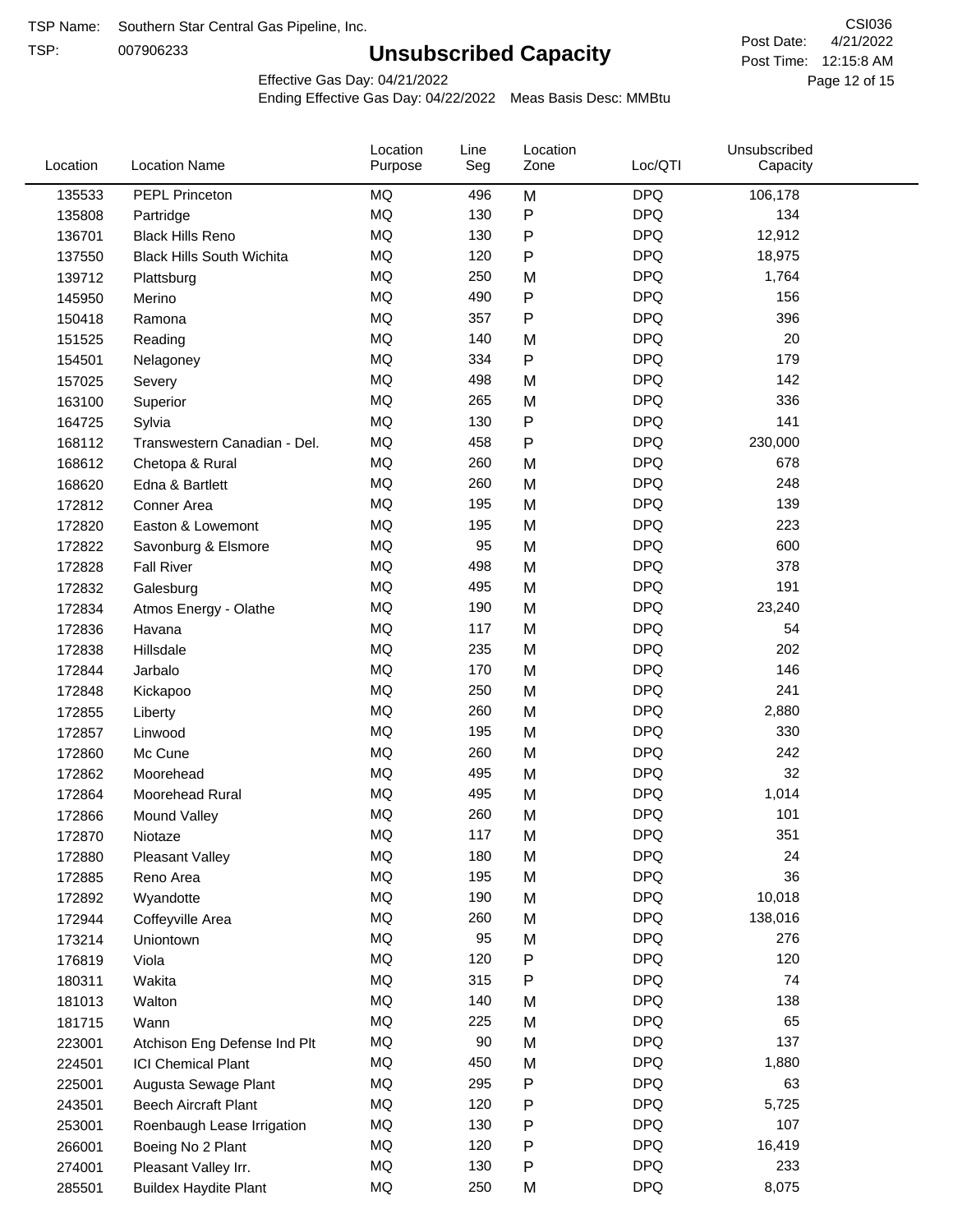TSP:

# **Unsubscribed Capacity**

4/21/2022 Page 13 of 15 Post Time: 12:15:8 AM CSI036 Post Date:

Effective Gas Day: 04/21/2022

| Location | <b>Location Name</b>             | Location<br>Purpose | Line<br>Seg | Location<br>Zone | Loc/QTI    | Unsubscribed<br>Capacity |  |
|----------|----------------------------------|---------------------|-------------|------------------|------------|--------------------------|--|
| 290301   | So Ks & Ok Rr Depot Store &      | MQ                  | 177         | M                | <b>DPQ</b> | $\overline{c}$           |  |
| 297501   | Cargill Salt                     | MQ                  | 315         | P                | <b>DPQ</b> | 639                      |  |
| 298001   | Carlson Prodts Mfg Plant         | <b>MQ</b>           | 120         | P                | <b>DPQ</b> | 185                      |  |
| 303701   | Central Plain Feedyard           | MQ                  | 315         | P                | <b>DPQ</b> | 151                      |  |
| 310001   | Church SW Irrigation             | MQ                  | 130         | P                | <b>DPQ</b> | 60                       |  |
| 329401   | Phillips 66 Ponca City Refinery  | MQ                  | 335         | $\mathsf{P}$     | <b>DPQ</b> | 10,000                   |  |
| 332501   | Lawrence Plt Atmos               | MQ                  | 195         | M                | <b>DPQ</b> | 64,427                   |  |
| 334101   | Copeland RE Irrigation           | MQ                  | 130         | P                | <b>DPQ</b> | 60                       |  |
| 354001   | Derstein Irrigation              | MQ                  | 130         | P                | <b>DPQ</b> | 60                       |  |
| 355001   | Detrixhe S Irrigation            | MQ                  | 458         | P                | <b>DPQ</b> | 66                       |  |
| 363001   | Wilroads Irrigation              | MQ                  | 130         | $\mathsf{P}$     | <b>DPQ</b> | 534                      |  |
| 378501   | <b>Empire Riverton</b>           | <b>MQ</b>           | 260         | M                | <b>DPQ</b> | 32,727                   |  |
| 378502   | <b>Empire Energy Center</b>      | <b>MQ</b>           | 455         | M                | <b>DPQ</b> | 99,068                   |  |
| 378503   | <b>Empire Stateline South</b>    | <b>MQ</b>           | 260         | M                | <b>DPQ</b> | 35,000                   |  |
| 378504   | <b>Empire Stateline North</b>    | MQ                  | 260         | M                | <b>DPQ</b> | 61,589                   |  |
| 383501   | <b>FMC Chemical Plant</b>        | MQ                  | 195         | M                | <b>DPQ</b> | 4,709                    |  |
| 385001   | Farley Machine Shop              | MQ                  | 45          | ${\sf P}$        | <b>DPQ</b> | 61                       |  |
| 387001   | PCS Phosphate                    | MQ                  | 260         | M                | <b>DPQ</b> | 1,255                    |  |
| 388001   | Dodge City Plt Koch Nitrogen     | MQ                  | 130         | P                | <b>DPQ</b> | 53,235                   |  |
| 411501   | Gaines FD Burkett Lease          | MQ                  | 140         | M                | <b>DPQ</b> | 262                      |  |
| 428601   | Glacier Mckee-Miller-Thrall-Ma   | <b>MQ</b>           | 140         | M                | <b>DPQ</b> | 126                      |  |
| 433001   | Goodyear Topeka Tire Plant       | <b>MQ</b>           | 180         | M                | <b>DPQ</b> | 5,724                    |  |
| 435501   | <b>Gospel Church Building</b>    | MQ                  | 195         | M                | <b>DPQ</b> | 2                        |  |
| 441300   | Kansas Hugoton                   | 7S                  | 130         | ${\sf P}$        | SGQ        | 54,555                   |  |
| 442350   | Sedalia @ Ottawa                 | 7S                  | 235         | M                | SGQ        | 904                      |  |
| 442351   | Little Mo                        | 7S                  | 235         | M                | SGQ        | 0                        |  |
| 443150   | Straight Blackwell               | 7S                  | 315         | P                | SGQ        | 0                        |  |
| 443151   | Waynoka Lateral                  | 7S                  | 315         | P                | SGQ        | 102,337                  |  |
| 443152   | Straight Blackwell @ Beaver      | 7S                  | 315         | P                | SGQ        | 47,725                   |  |
| 443800   | <b>Edmond Blackwell</b>          | 7S                  | 380         | P                | SGQ        | 839                      |  |
| 443851   | <b>LS385 Delivery Constraint</b> | 7S                  | 385         | P                | SGQ        | 134,541                  |  |
| 444001   | West Edmond                      | 7S                  | 400         | P                | SGQ        | 2,440                    |  |
| 444003   | South Maysville Delivery         | 7S                  | 400         | P                | SGQ        | 105,412                  |  |
| 444550   | Saginaw CS Area Deliveries       | 7S                  | 455         | M                | SGQ        | 71,239                   |  |
| 444580   | Canadian Blackwell               | 7S                  | 458         | ${\sf P}$        | SGQ        | 0                        |  |
| 444581   | Canadian Blackwell @             | 7S                  | 458         | P                | SGQ        | 118,611                  |  |
| 444582   | Canadian Blackwell @ Mutual      | 7S                  | 458         | P                | SGQ        | 0                        |  |
| 444901   | Rawlins Hesston Delivery         | 7S                  | 490         | P                | SGQ        | 121,424                  |  |
| 444902   | <b>Riner Delivery</b>            | 7S                  | 490         | P                | SGQ        | 184,693                  |  |
| 445538   | Montezuma CS                     | MV                  | 130         | P                | <b>MLQ</b> | 56,201                   |  |
| 445569   | <b>Riner CS</b>                  | MV                  | 490         | P                | <b>MLQ</b> | 1,000                    |  |
| 445577   | Levant CS                        | MV                  | 490         | P                | <b>MLQ</b> | 1,384                    |  |
| 449003   | Edmond CS w/o OK                 | MV                  | 400         | $\mathsf{P}$     | <b>MLQ</b> | 1,763                    |  |
| 462001   | <b>Heartland Cement Plant</b>    | MQ                  | 495         | M                | <b>DPQ</b> | 1,046                    |  |
| 465001   | Herzog Cont                      | MQ                  | 250         | M                | <b>DPQ</b> | 3,000                    |  |
| 495501   | Kanopolis Salt Plt Independent   | MQ                  | 265         | M                | <b>DPQ</b> | 61                       |  |
| 519501   | Richie/Ripley                    | MQ                  | 120         | P                | <b>DPQ</b> | 448                      |  |
| 522502   | Lawrence Power Plt               | MQ                  | 180         | M                | <b>DPQ</b> | 138,069                  |  |
| 526001   | Ks Pen Boiler                    | MQ                  | 195         | M                | <b>DPQ</b> | 805                      |  |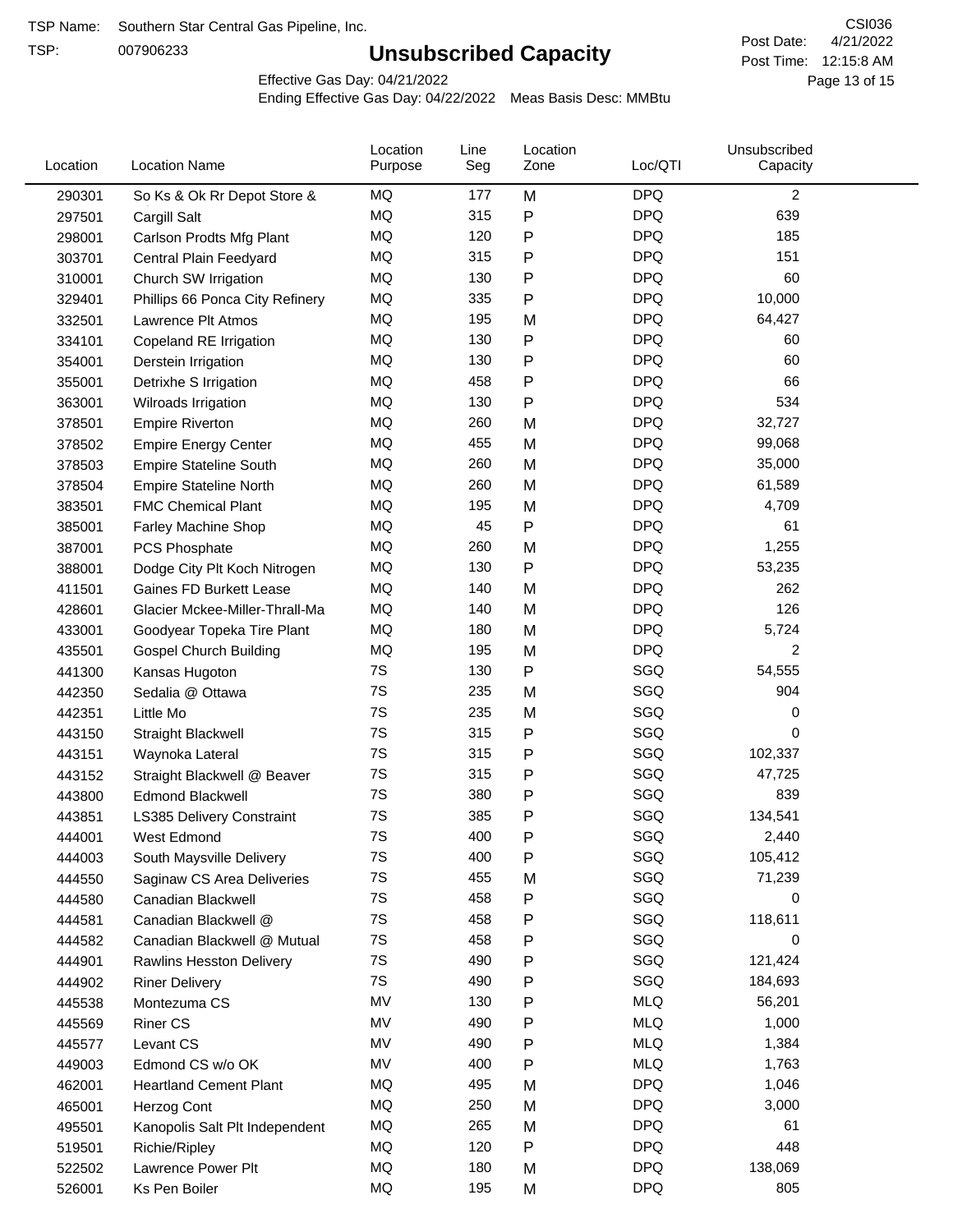TSP:

# **Unsubscribed Capacity**

4/21/2022 Page 14 of 15 Post Time: 12:15:8 AM CSI036 Post Date:

Effective Gas Day: 04/21/2022

| Location | <b>Location Name</b>                     | Location<br>Purpose | Line<br>Seg | Location<br>Zone | Loc/QTI    | Unsubscribed<br>Capacity |  |
|----------|------------------------------------------|---------------------|-------------|------------------|------------|--------------------------|--|
| 526201   | Ks Pen Kitchen                           | MQ                  | 195         | M                | <b>DPQ</b> | 626                      |  |
| 527502   | <b>Black Hills- Lawrence Service</b>     | <b>MQ</b>           | 195         | M                | <b>DPQ</b> | 46                       |  |
| 527701   | <b>Black Hills- Matfield Green</b>       | MQ                  | 140         | M                | <b>DPQ</b> | 61                       |  |
| 527702   | <b>Black Hills- Towanda Service</b>      | <b>MQ</b>           | 300         | M                | <b>DPQ</b> | 48                       |  |
| 527704   | <b>Black Hills-Wellington</b>            | MQ                  | 333         | P                | <b>DPQ</b> | 48                       |  |
| 527705   | <b>Black Hills- Belle Plaine Service</b> | MQ                  | 333         | P                | <b>DPQ</b> | 84                       |  |
| 527706   | <b>Black Hills- S Wichita</b>            | <b>MQ</b>           | 120         | Ρ                | <b>DPQ</b> | 5                        |  |
| 541001   | Kimmi Lumber Sawmill                     | MQ                  | 90          | M                | <b>DPQ</b> | 137                      |  |
| 544101   | Knight Feedlot                           | MQ                  | 265         | M                | <b>DPQ</b> | 138                      |  |
| 545801   | Jayhawk Chemical Plant                   | MQ                  | 260         | M                | <b>DPQ</b> | 2,313                    |  |
| 560001   | Leavenworth Co Shop Heating              | MQ                  | 195         | M                | <b>DPQ</b> | 10                       |  |
| 571001   | <b>Bunge Milling Grain Dryer</b>         | MQ                  | 90          | M                | <b>DPQ</b> | 2,354                    |  |
| 588701   | Lyons Wtr Pump Station                   | <b>MQ</b>           | 45          | P                | <b>DPQ</b> | 61                       |  |
| 592501   | <b>MEC Machine Shop</b>                  | <b>MQ</b>           | 177         | M                | <b>DPQ</b> | 186                      |  |
| 620001   | Langdon Pump Station                     | MQ                  | 130         | Ρ                | <b>DPQ</b> | 1,000                    |  |
| 630204   | Ralph Green Powerplant                   | <b>MQ</b>           | 235         | M                | <b>DPQ</b> | 19,500                   |  |
| 633001   | Mo State School Higginsville             | MQ                  | 425         | M                | <b>DPQ</b> | 164                      |  |
| 640001   | Monarch Humboldt Cem Plt                 | MQ                  | 495         | M                | <b>DPQ</b> | 8,127                    |  |
| 654101   | Mull Farms Irrigation                    | MQ                  | 130         | P                | <b>DPQ</b> | 186                      |  |
| 707001   | Oxford Alfala Dehy Plant                 | MQ                  | 333         | P                | <b>DPQ</b> | 647                      |  |
| 709501   | <b>ONEOK Hutchinson Frac Plt</b>         | MQ                  | 130         | Ρ                | <b>DPQ</b> | 11,186                   |  |
| 719001   | Petrolite Wax Refinery                   | MQ                  | 357         | Ρ                | <b>DPQ</b> | 4,930                    |  |
| 720001   | Woolaroc Lodge Phillips F                | <b>MQ</b>           | 357         | Ρ                | <b>DPQ</b> | 168                      |  |
| 725001   | Harrisonville Prod Phillips Pp           | MQ                  | 235         | M                | <b>DPQ</b> | 1,414                    |  |
| 725602   | Wichita Pump Sta Phillips Ppl            | MQ                  | 120         | Ρ                | <b>DPQ</b> | 641                      |  |
| 731001   | Pines Int'l Dehy Plant                   | MQ                  | 195         | M                | <b>DPQ</b> | 273                      |  |
| 739001   | Danny D. & Susan J. Post                 | MQ                  | 130         | Ρ                | <b>DPQ</b> | 60                       |  |
| 753501   | Quivira Country Club House               | MQ                  | 190         | M                | <b>DPQ</b> | 121                      |  |
| 753701   | <b>ONEOK Medford</b>                     | MQ                  | 458         | Ρ                | <b>DPQ</b> | 44,700                   |  |
| 813001   | Wineteer School 260                      | MQ                  | 295         | P                | <b>DPQ</b> | 203                      |  |
| 813401   | Grant School 497                         | <b>MQ</b>           | 195         | M                | <b>DPQ</b> | 45                       |  |
| 815401   | Minneha Grade School 259                 | ΜQ                  | 120         | Ρ                | <b>DPQ</b> | 185                      |  |
| 846001   | Smith D Irrigation                       | MQ                  | 265         | M                | <b>DPQ</b> | 61                       |  |
| 850001   | Snook M Irrigation                       | MQ                  | 130         | Ρ                | <b>DPQ</b> | 44                       |  |
| 865001   | Southwest Elect Mfg Plant                | MQ                  | 400         | Ρ                | <b>DPQ</b> | 394                      |  |
| 875001   | Stahl Spec Aluminum Alloy                | MQ                  | 235         | M                | <b>DPQ</b> | 4,936                    |  |
| 877001   | St Dept Boys Indust School               | MQ                  | 180         | M                | <b>DPQ</b> | 407                      |  |
| 910001   | <b>Total Ark City Oil Refinery</b>       | MQ                  | 333         | M                | <b>DPQ</b> | 203                      |  |
| 926501   | Urschel DR Irrigation                    | MQ                  | 458         | Ρ                | <b>DPQ</b> | 256                      |  |
| 928001   | Mcconnell Air Force Base                 | MQ                  | 295         | Ρ                | <b>DPQ</b> | 7,803                    |  |
| 929201   | Ft. Leavenworth Army Base                | MQ                  | 250         | M                | <b>DPQ</b> | 18,888                   |  |
| 932001   | Leavenworth Penitentiary                 | MQ                  | 250         | M                | <b>DPQ</b> | 3,206                    |  |
| 934201   | Va Admin Center                          | MQ                  | 195         | M                | <b>DPQ</b> | 6,827                    |  |
| 962001   | Sunflower Electric - Judson              | MQ                  | 130         | Ρ                | <b>DPQ</b> | 70,924                   |  |
| 990001   | Yost LM Irrigation                       | MQ                  | 265         | M                | <b>DPQ</b> | 61                       |  |
| 999000   | PMI - Prod to Mkt Interface              | MQ                  | 909         | Ρ                | <b>DPQ</b> | 0                        |  |
| 999000   | PMI - Prod to Mkt Interface              | M <sub>2</sub>      | 909         | M                | <b>RPQ</b> | 0                        |  |
| 999001   | Rawlins-Hesston P/M Interface            | MQ                  | 490         | Ρ                | <b>DPQ</b> | 180,938                  |  |
| 999001   | Rawlins-Hesston P/M Interface            | M <sub>2</sub>      | 490         | M                | <b>RPQ</b> | 180,938                  |  |